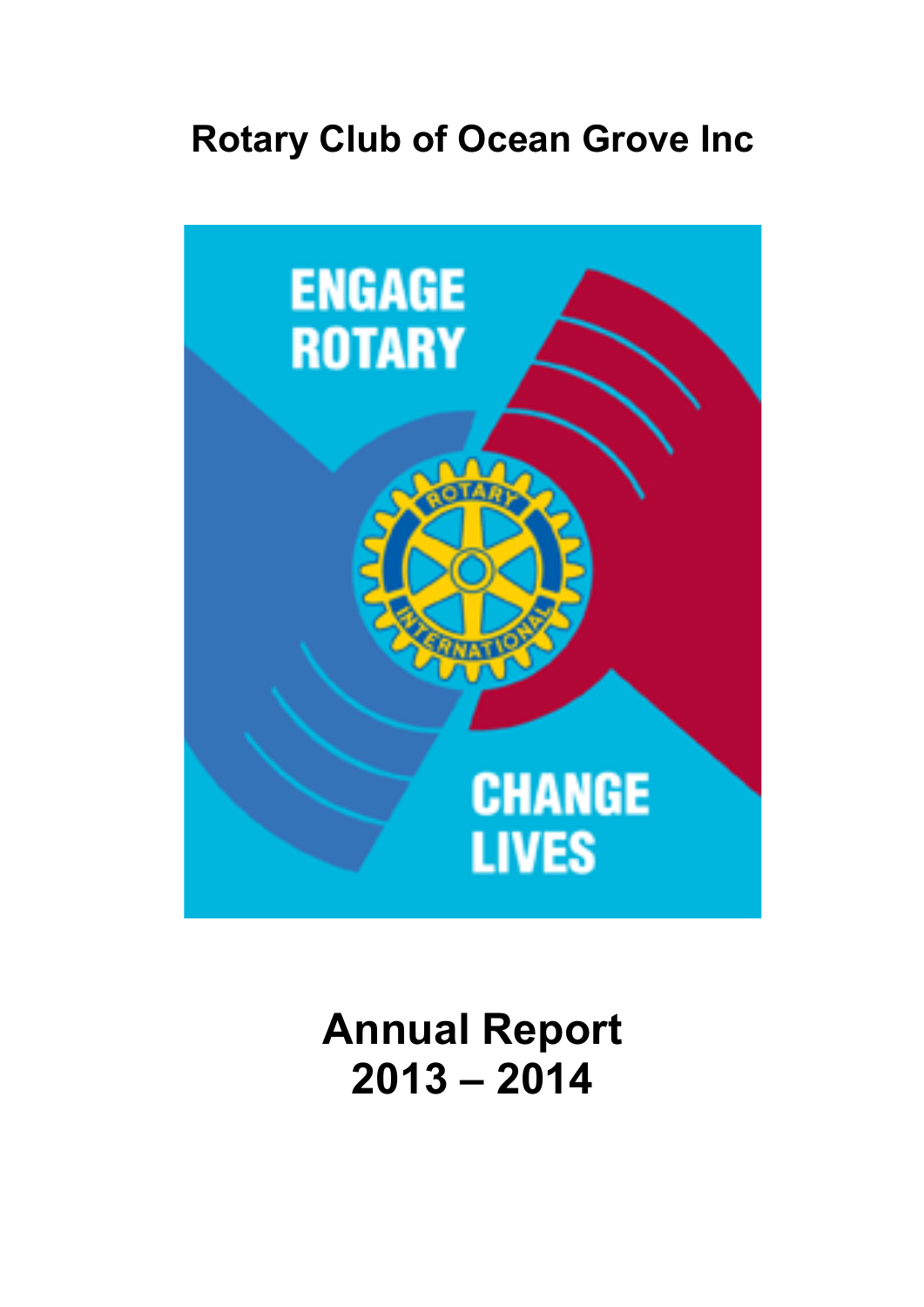## **Rotary Club of Ocean Grove Inc 2013 -2014**

## **Officer Bearers and Directors**

District 9780 Governor Ken McInerney (Bordertown) Assistant District Governor Group 9 Phil Beasley (Geelong Central)

President of Rotary International Ron D. Burton (Norman, Oklahoma) Jane Cox (Geelong Central)

### **Board of Directors**

- President Gordon King Immediate Past President Richard Clay President Elect **Internal Community** Changes John Paton Vice President Chandler Chandler Secretary / Club Administration Victor Harnath/Rod Greer Treasurer **Fred Andrews** Publicity<br>
Rotary Foundation<br>
Rotary Foundation<br>
Margaret Campbell<br>
Judy Greer/Richard Membership John Paton/Rod Greer Service Projects **Profession Contract Peter McLennan** 
	- Judy Greer/Richard Grimmett

#### **Special Purpose Committees and Other Roles:**

Community Service **Peter Cullen** International Service **Richard Clay** Vocational Service **Contract Contract Contract Contract Contract Contract Contract Contract Contract Contract Contract Contract Contract Contract Contract Contract Contract Contract Contract Contract Contract Contract Cont** Youth Service **Ann Hodgkinson** Bulletin Editor **Dividing the Set of Contract Contract Contract Contract Contract Contract Contract Contract Contract Contract Contract Contract Contract Contract Contract Contract Contract Contract Contract Contract Contr** Sergeant–at–Arms Market James Ricchini/John Paton Attendance Victor Harnath Family of Rotary Norm Elliott/Judy Greer Property **Rod Birrell** Risk Management David Tyrrell Public Officer Tony Haines/Victor Harnath Fund Raising **Rod Birrell** Club Historian **Bob Osbourne** Public Access Defibrillator Project Wal Kelly Programme Helen Trigg Health Programmes **Peter Hawthorne** Social Graeme Chamberlain Merchandise **Alison George**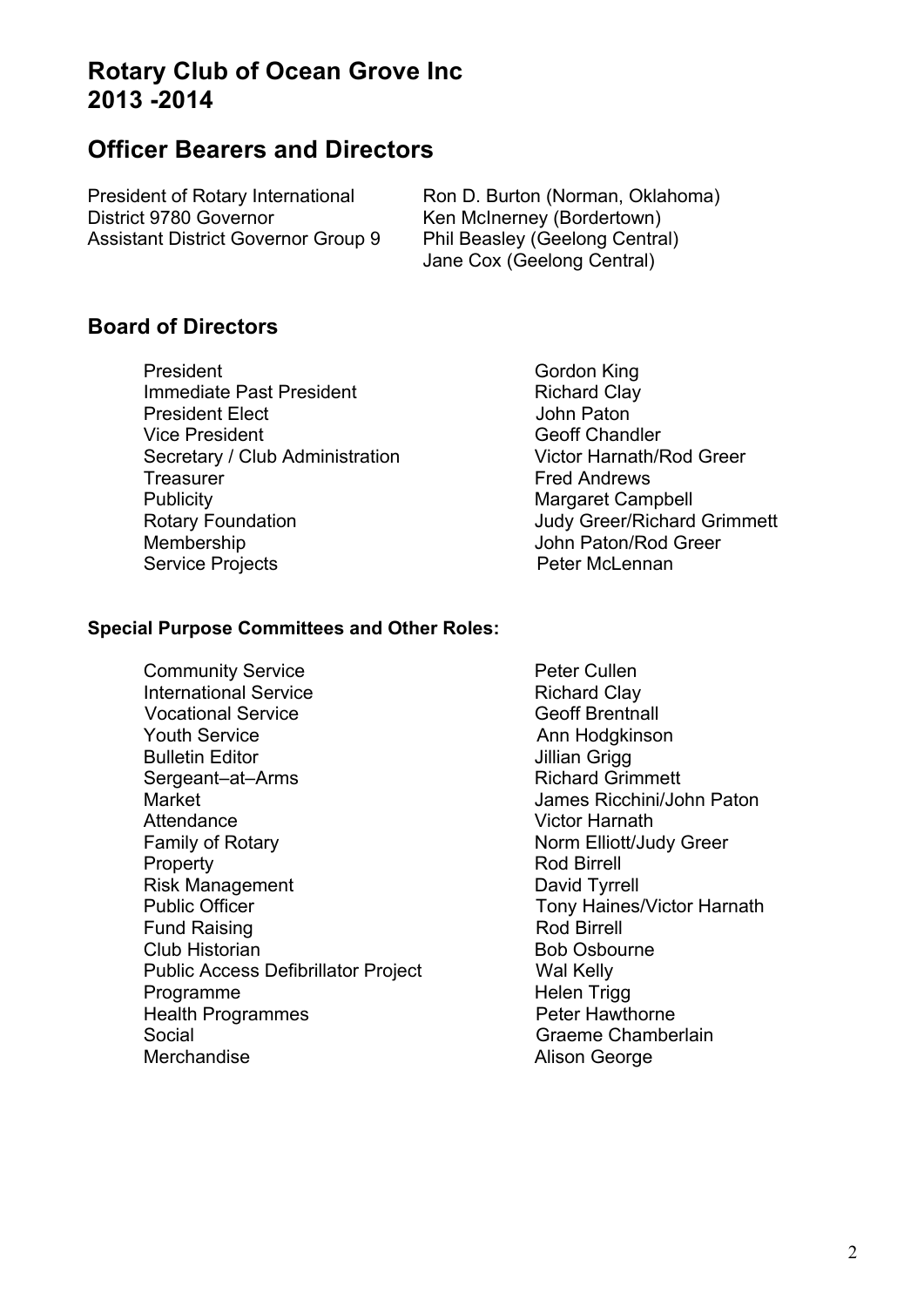## **Past Service & Service Recognition**

**Past Presidents** Past Secretaries

| 1983-84<br>1984-85<br>1985-86<br>1986-87<br>1987-88<br>1988-89<br>1989-90<br>1990-91<br>1991-92<br>1992-93<br>1993-94<br>1994-95<br>1995-96<br>1996-97<br>1997-98<br>1998-99<br>1999-00<br>2000-01<br>2001-02<br>2002-03<br>2003-04<br>2004-05<br>2005-06<br>2006-07<br>2007-08<br>2008-09<br>2009-10<br>2010-11<br>2011-12 | Wal Kelly<br><b>Frank Mountford</b><br>Henry Hudson<br>John Calnin<br>Jim MacDonald<br>Hans Franken<br><b>Trevor McArdle</b><br><b>Maurice Barwick</b><br>Peter Robinson<br><b>Geoff Morphett</b><br>Eric Bare<br><b>Geoff Chandler</b><br>Gerry Spencer<br><b>Barry Reid</b><br><b>Coral Barker</b><br><b>Martin Geerings</b><br>Peter Cullen<br>Hans Franken<br>John Powell<br>Colin Brown<br><b>Geoff Brentnall</b><br>Tim Kemp<br><b>Helen Trigg</b><br><b>Richard Grimmett</b><br>Alison George<br>John Calnin<br>Rod Greer<br>Noel Emselle<br><b>Margaret Campbell</b> | <b>Alan Kilpatrick</b><br><b>Alan Kilpatrick</b><br>Denis Joseph<br>Denis Joseph<br><b>Maurice Barwick</b><br><b>Maurice Barwick</b><br>Jim MacDonald<br><b>Geoff Brentnall</b><br><b>Bob Osbourne</b><br><b>Bob Osbourne</b><br>Ken Thibou/Bob Osbourne<br>John Dodgshun<br>John Dodgshun<br>John Dodgshun<br>Mark Donehue<br>Mark Donehue<br>Mark Donehue<br><b>Geoff Morphett</b><br><b>Tony Haines</b><br><b>Tony Haines</b><br><b>Tony Haines</b><br>Dennis Saliba<br>David Cornwell<br>Rod Greer<br>Rod Greer<br>Victor Harnath<br>Victor Harnath<br>Victor Harnath<br><b>Victor Harnath</b> |
|-----------------------------------------------------------------------------------------------------------------------------------------------------------------------------------------------------------------------------------------------------------------------------------------------------------------------------|------------------------------------------------------------------------------------------------------------------------------------------------------------------------------------------------------------------------------------------------------------------------------------------------------------------------------------------------------------------------------------------------------------------------------------------------------------------------------------------------------------------------------------------------------------------------------|----------------------------------------------------------------------------------------------------------------------------------------------------------------------------------------------------------------------------------------------------------------------------------------------------------------------------------------------------------------------------------------------------------------------------------------------------------------------------------------------------------------------------------------------------------------------------------------------------|
| 2012-13                                                                                                                                                                                                                                                                                                                     | <b>Richard Clay</b>                                                                                                                                                                                                                                                                                                                                                                                                                                                                                                                                                          | Victor Harnath                                                                                                                                                                                                                                                                                                                                                                                                                                                                                                                                                                                     |
| 2013-14                                                                                                                                                                                                                                                                                                                     | Gordon King                                                                                                                                                                                                                                                                                                                                                                                                                                                                                                                                                                  | VictorHarnath/Rod Greer                                                                                                                                                                                                                                                                                                                                                                                                                                                                                                                                                                            |
|                                                                                                                                                                                                                                                                                                                             |                                                                                                                                                                                                                                                                                                                                                                                                                                                                                                                                                                              |                                                                                                                                                                                                                                                                                                                                                                                                                                                                                                                                                                                                    |

## **Service Recognition:**

**FDG Henry Hudson, PP John Fox.**<br>**itation** PDG Henry Hudson **Rotary Foundation Meritorious Service Citation** 

#### **Paul Harris Fellows: \* Sapphire Pin**

# Moyia Armstrong Fred Andrews Fred Andrews Eric Bare<br>Carol Barker Carole Birl Graham Bath \* Carole Birl Helen Trigg \* Dennis Wooten

Graham Bath \* Carole Birrell Rodney Birrell **Rod Bush Example 2** Rod Bush Geoff Brentnall\*<br>
Colin Brown **Collin Brown** John Calnin \*\* **Collin Brown** Geoff Chandler **Richard Clay Marian Coppins\*\*** David Cooke **Peter Cullen** Charles Dawborn Charles Dawborn John Dodgshun Norm Elliott Noel Emselle Jan Fox John Fox \* Hans Franken Alison George **Martin Geerings** Judy Greer **Rod Greer** Rod Greer Richard Grimmett Tony Haines **Peter Hawthorne \*** Ann Hodgkinson Victor Harnath **Isabella Hudson** Tim Kemp<br>
Henry Hudson \* Gordon King \*\*\*PHS Trevor McArdle Henry Hudson \* Gordon King \*\*\*PHS<br>
Wal Kelly \* Trank Mountford Frank Mountford **Bob Osbourne** Geoff Morphett **Peter Robinson** Roy Rose Bill Penna Bill Steains Ron Todd<br>Gerry Spencer Richard Trigg David Tyrrell Richard Trigg<br>
Dennis Wooten

Dennis Wooten

Unit Letter Steat and Tyrne<br>
Unit View John Wynn

**Margaret Campbell**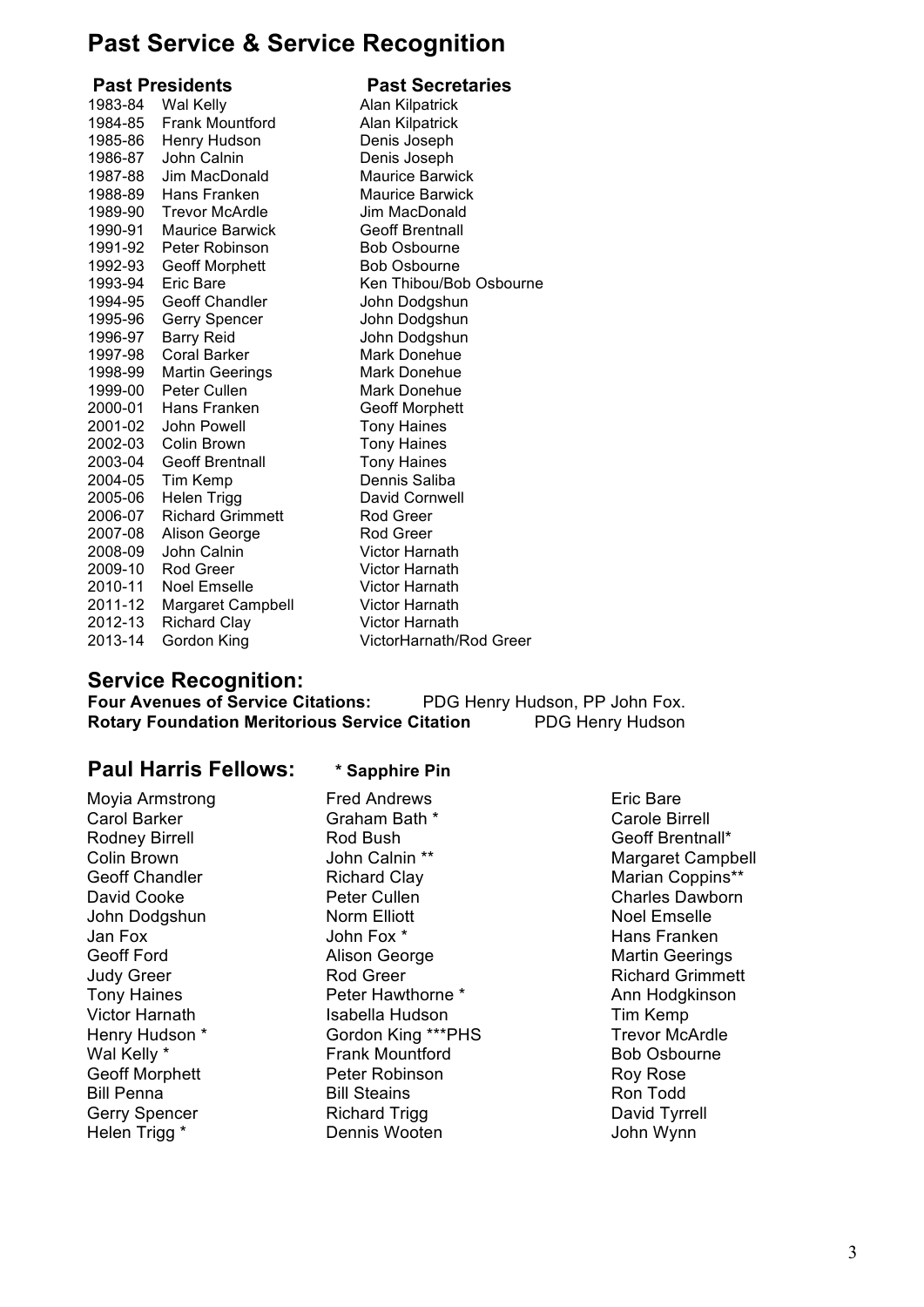## **President's Annual Report**

Following on from Ocean Grove Rotary's massive involvement in the organisation of last year's Rotary District Conference, the Club paused and took a deep breath before embarking on another busy Rotary year.

Rotary International President Ron D. Burton's the theme for the 2013-14 Rotary Year was "Engage Rotary: Change Lives". Ocean Grove Rotary certainly achieved that goal.

These are some of the highlights of the year. More details are included in the individual committee reports following.

#### **Meetings and Training**

During 2013-14 Ocean Grove Rotary continued to hold our weekly meetings at the Ocean Grove Bowling Club, a facility that continues to offer us a very comfortable and workable venue, as well as a varied menu of fine quality food, plus a convenient bar.

Thirteen members and partners attended the District 9780 Conference at Bordertown, South Australia, and the Club was again successful in winning The Holmes Trophy, which is awarded in accordance with a formula calculating the percentage of members attending and the distance travelled.

Other District activities, including District Assembly, Foundation Training and President Elect Training sessions, were also well attended, and two Rotarians attended the Rotary International Convention in Sydney.

Three Rotarians have enrolled to attend The Rotary Leadership Institute over the next few months.

#### **Program**

Helen Trigg, assisted by Noel Emselle, ensured that we had a continuous list of speakers for our entertainment, education and enjoyment. Some of the more memorable highlights were:

Mangroves and Wetlands Thomas Hurst, Researcher Tanzanian Biofuel project Val Clarke Peking to Paris Rally Mike Killingsworth History of international Harvester Ross Medson Strive 2 Thrive **Dr. Karen White** Zaatari Refugee Camp, Jordon Catriona Heath Antique Aircraft Matt Grigg

Mighty Maggots vs. Bairnsdale Ulcer Dr. Melanie Thomson, Deakin Medical School Kokoda Track Experience Sgt. Michael Reid, Geelong Police

#### **Foundation**

During the 2013-14 Rotary year, Ocean Grove Rotary donated \$7,500 to The Rotary Foundation, Rotary's own charity. This amount included \$2,200 collected from individual Centurions. Three members also each contributed \$US1,000 individually to The Foundation.

Fund raising for The Rotary Foundation came from the gold coin collection at two Ocean Grove Markets, and from a successful Centurion program, initiated by Judy Greer, whereby Rotarians were encouraged donate \$2 per week to become Centurions.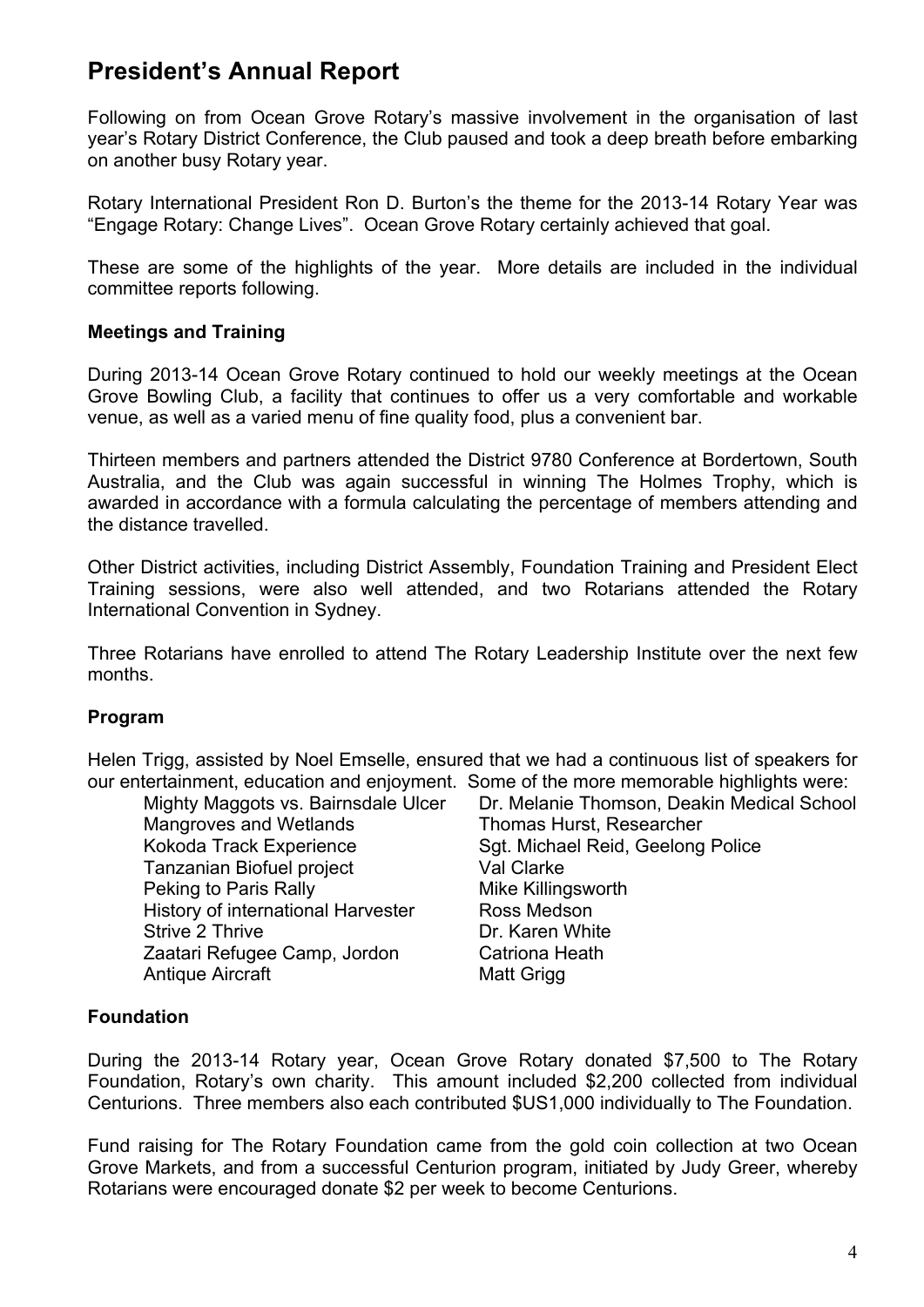Further contributions to The Rotary Foundation came from the awarding of several Paul Harris Fellows, as well as multiple Paul Harris Fellows and Paul Harris Society membership.

#### **Recognition**

During the year the Club recognised several Rotarians for their contributions to Rotary and the community. Peter Hawthorne was awarded a Sapphire Pin in recognition of fifty years of service to Rotary, and PP Peter Cullen, Fred Andrews, Ann Hodgkinson and Rod Bush were made Paul Harris Fellows.

Three members were also awarded additional Sapphire Pins in recognition of their individual contributions to the Rotary Foundation.

#### **Youth**

Ann Hodgkinson has continued in her third year as chair of the Youth Committee. The committee's aim this year was to involve local Bellarine students in Rotary programs as part of their self-development process at this very vital stage in their life.

The Club has also attempted to support disadvantaged students to participate in these programs by providing financial assistance.

Some of the Youth Committee's endeavours include:

The Graeme Bath Junior Leadership Awards The Roy Rose Citizens Award RYPEN camp near Creswick VCE individual support awards Support for students to attend a GRIP Student Leadership Conference Sponsoring students to attend the National Youth Science forum in Canberra.

#### **Vocational Service**

This year Geoff Brentnall took up the reins for this important portfolio.

A "Pride of Workmanship" award was presented to Glenn Chidzey of Seaviews Manor Aged Care, and a scholarship awarded to Shaylah Wiseman in the Cookery/Hospitality Faculty of The Gordon.

Enjoyable and educational workplace visits were undertaken to inspect "behind the scenes" at The Davidson Restaurant and GPAC

#### **Membership**

The Club's membership now stands at 48, as there have been a number of resignations and retirements. The majority of departures were due to relocation away from the area, work commitments or were family related.

Notwithstanding this, the Club has recognised the need not only recruit new members, but to also actively motivate existing members.

#### **International**

Under the chairmanship of Dick Clay, the International Committee has been most active.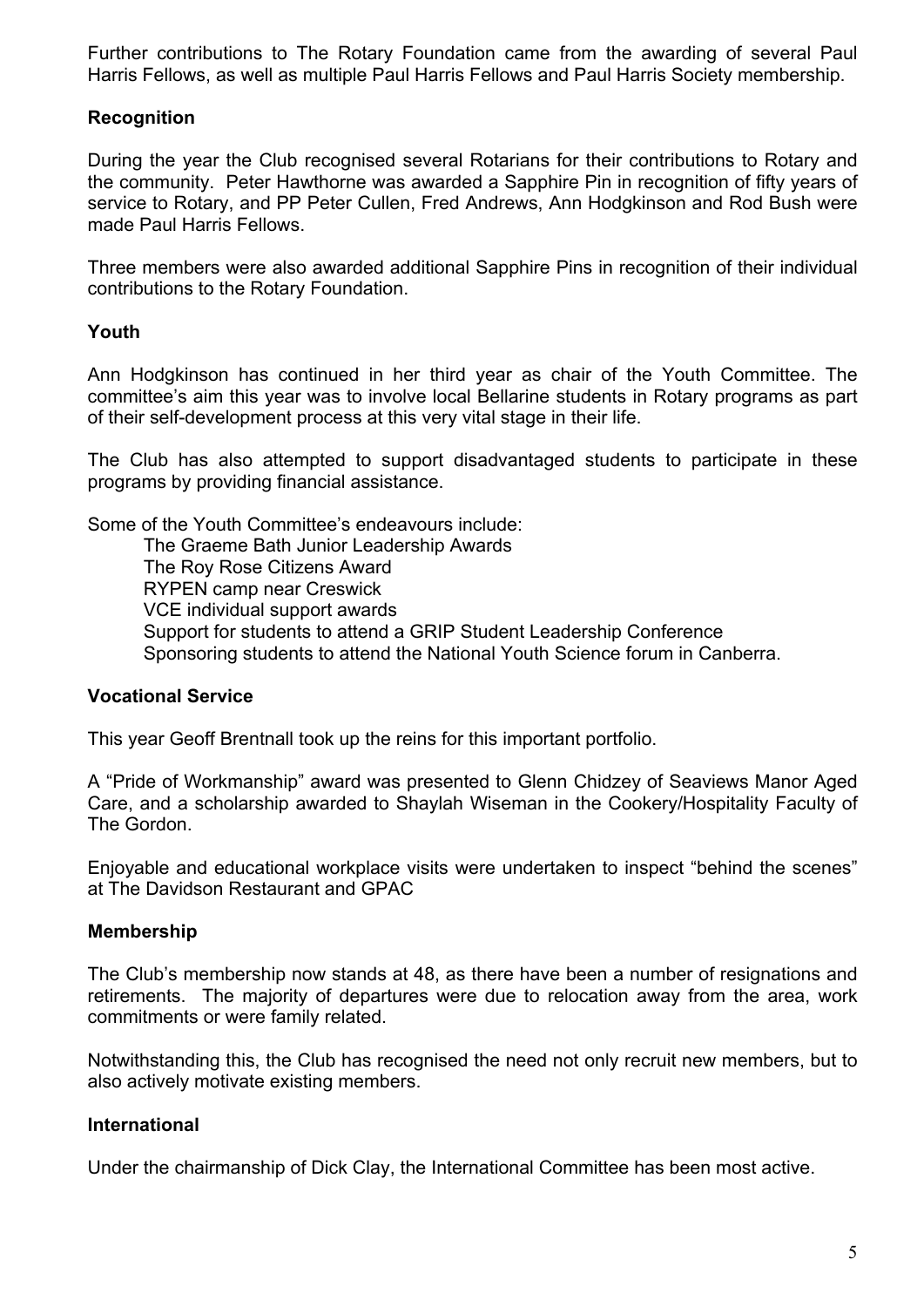The Club has made a major commitment to support the "Solmaid Special School" project in Dacca, Bangladesh, where we are funding the costs of feeding 144 students for the 12 month teaching period. The Club was successful in obtaining a matching District Grant assist with this project.

The Club also continues to make donations to ROMAC, Interplast, DIK and Polio Plus.

#### **Community Service**

Peter Cullen remains as the chair of what has continued to be a most active committee. Major activities included:

- Ongoing work in the garden at Surfside Primary school
- Maintenance of the Ocean Grove lookout
- Christmas dinner for senior citizens
- Anzac Day breakfast
- Gate collection for the Geelong and District Football League.

#### **Health**

With strong encouragement from Peter Hawthorne, the Club has continued its support of the Red Cross Appeal, and Wal Kelly continues with his Defibrillator education. Bowel Scan also continues to be actively supported within the Club.

#### **Publicity**

This year Marg Campbell has been very successful in getting Ocean Grove Rotary's message across to the local community, particularly through the vehicle of "The Voice". Our thanks go to Alan Barber and his team at "The Voice" for their on-going support.

The Club's web site and "Facebook" page remain up to date, and provide important information to members, the Friends of Ocean Grove Rotary, and the public in general. Unfortunately, the number of "hits" on "Facebook" has been disappointing, which may reflect the age group.

Thanks to Richard Grimmett, Rod Bush and Eng Ho for their assistance in projecting the social media.

#### **Fundraising:**

As in previous years, our Club's major fundraising has been via the summer and winter markets, both of which are well supported by stall holders and patrons. Thanks to John Paton and James Ricchini for their efficient management of these markets.

The Club continues to support the car raffle initiated by the Ballarat South Rotary Club, however there seems some doubt regarding the continuation of this project by the host club.

The weekly raffle, sergeant's fines and football tipping all continued to be supported by members.

#### **Art Show**

The third annual Ocean Grove Rotary Art Show, again held at the Point Lonsdale venue, contributed significantly to the Club's funds, however the ongoing success of this worthwhile project is dependent on input from sponsors.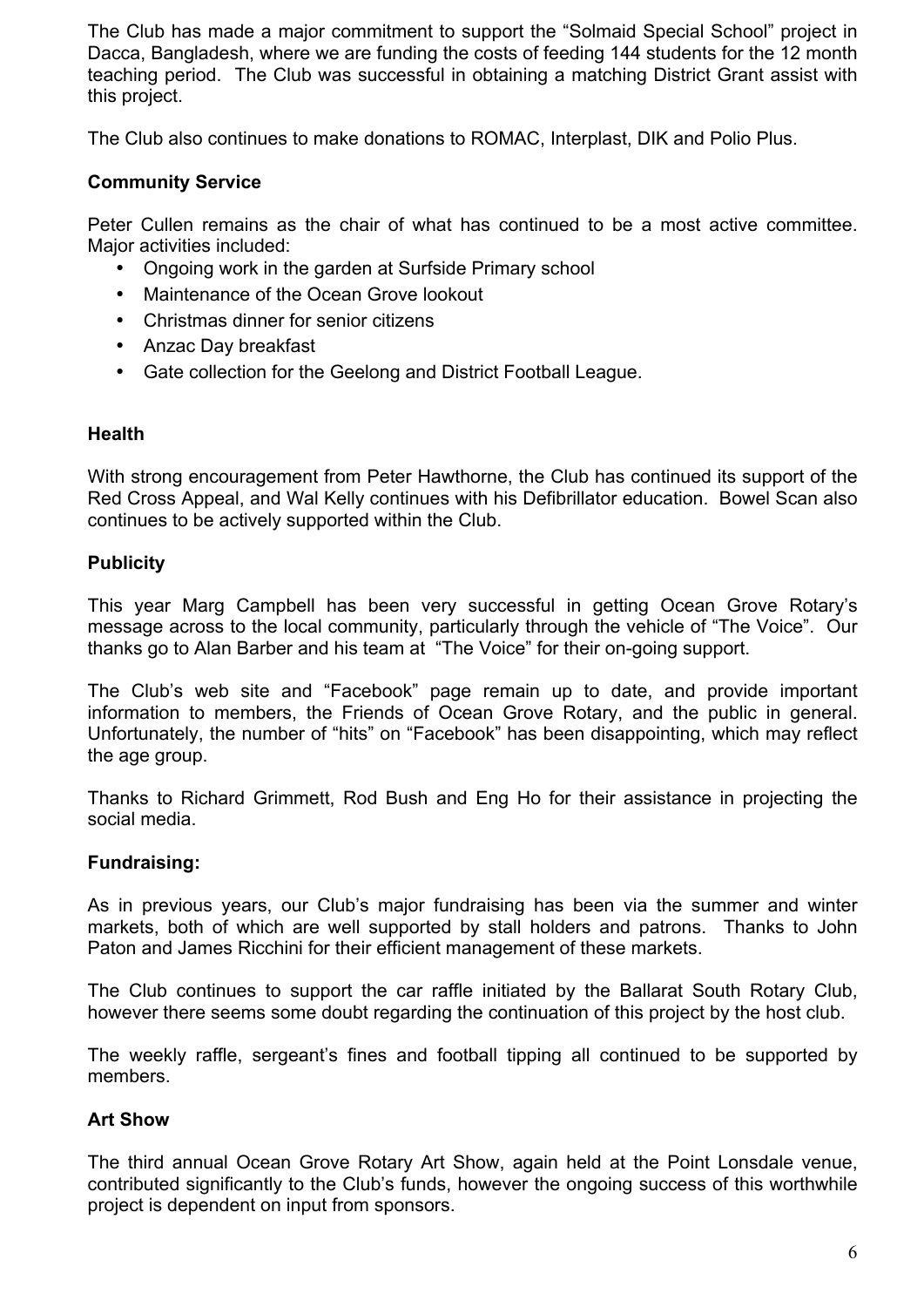Congratulations to Coral Barker and her committee for bringing to the local art community an Art Show of quality and with excellent prize money.

#### **Administration**

President-Elect John Paton played a major role in the administration of the Club, following the resignation of Phil Edwards. I would also like to acknowledge the valuable input over the past few years of two long-time directors who are standing down at the end of this Rotary year; Secretary Vic Harnath and Treasurer Fred Andrews.

Vic's knowledge of Rotary is legendry, as is Fred's iron grip on our funds.

#### **Social**

During the year Graeme Chamberlain organised numerous social functions for Rotarians and their partners, including:

Two movie nights A sustainable seafood dinner and auction at the marine discovery Centre A roast night at the Kings A trivia night Two Christmas functions, one for senior citizens and one for the Club Community bowls at point Lonsdale.

In addition, Marian Coppins arranged social activities for partners, including lunches, wild flowers walk, millionaires walk, and a trip to the Bendigo Art gallery.

#### **Family of Rotary**

Once again to Norm Elliott has done a magnificent job in visiting the sick and wounded members of our Club, and discretely keeping members informed.

#### **Closing**

In bringing closure to our Rotary year of **'Engage Rotary: Change Lives'** I would like to express my appreciation to my fellow directors, the chairs of the various committees, and to all members of Ocean Grove Rotary and their partners for their committed work in achieving some very sound results.

To the members, a huge thanks for your support, and your willingness to help with projects and other Rotary ventures.

The 2013-14 year has been an interesting one and not without its challenges, but overall the club can be very proud of its achievements. I am sure that you will all give the same support and assistance to our incoming President John Paton.

Special thanks to my dear partner Marian, who has given me much support and understanding during this Rotary year,

I feel very proud and honoured to have been your President in 2013-14.

ENGAGE ROTARY: CHANGE LIVES

**Gordon King President 2013-14**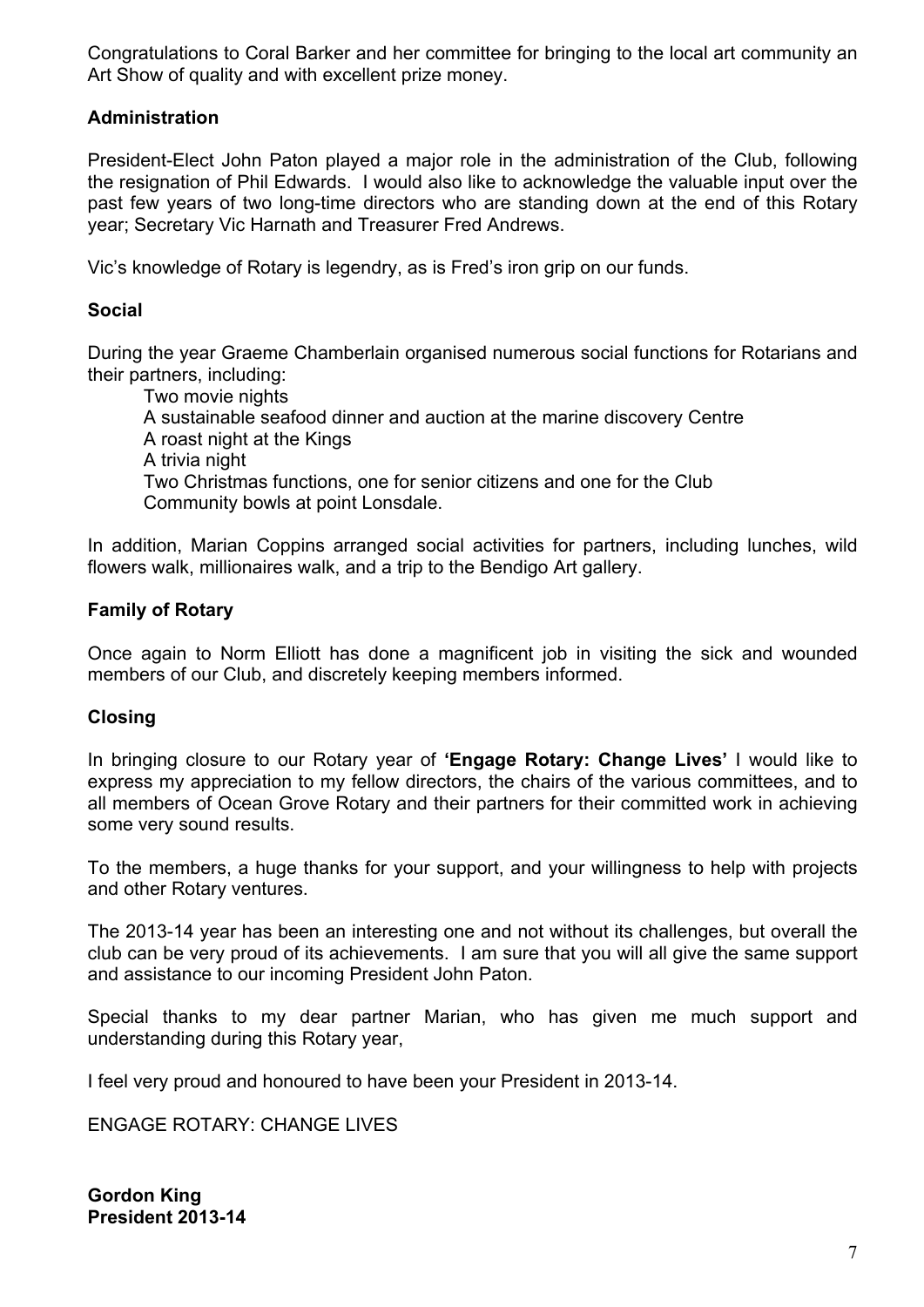## **Treasurer's Report**

As in previous years this report is a 'snapshot' of our current financial position and the reviewed accounts will be presented at the AGM. This report shows a copy of the Treasurers monthly report to the Board for the month of May and gives a fair indication of the clubs financial status.

|                                                 | 31st. May 2014  |          |
|-------------------------------------------------|-----------------|----------|
| <b>Administration Account:</b>                  |                 |          |
|                                                 |                 |          |
| Balance at 30th. April 2014                     |                 | 4659.45  |
|                                                 |                 |          |
| <b>Receipts</b>                                 |                 |          |
| Meals                                           | 1980.00         |          |
| Fines                                           | 42.30           |          |
| Raffle                                          | 414.10          |          |
| Sundry                                          | 13.00           | 2449.40  |
|                                                 |                 | 7108.85  |
|                                                 |                 |          |
| <b>Expenditure</b>                              |                 |          |
| Meals                                           | 1900.00         |          |
| <b>Raffle Prizes</b>                            | 163.94          |          |
| Club Advert                                     | 195.00<br>50.00 |          |
| Club Phone                                      | 47.60           |          |
| Trailer Rego<br>Other Membership Exes.          | 169.80          | 2526.34  |
|                                                 |                 | 4582.51  |
|                                                 |                 |          |
| <b>Charities Account:</b>                       |                 |          |
|                                                 |                 |          |
|                                                 |                 |          |
| Balance at 30th. April 2014                     |                 | 37979.93 |
|                                                 |                 |          |
| <b>Receipts</b><br>Market Site Rent             | 1030.00         |          |
| <b>Market Raffle</b>                            | 120.00          |          |
| Market Donations Bin                            | 456.95          |          |
| Foundation (Centurion)                          | 1900.00         |          |
| Sundry Receipt                                  | 11.00           | 3517.95  |
|                                                 |                 | 41497.88 |
|                                                 |                 |          |
| <b>Expenditure</b>                              |                 |          |
| <b>Market Expenses</b>                          | 454.50          |          |
| <b>RDA</b>                                      | 1342.35         |          |
| 13th. Beach SLSC                                | 732.60          |          |
| OG CFA                                          | 817.80          |          |
| OG SLSC                                         | 932.85          |          |
| <b>ANZAC Breky</b>                              | 40.79           |          |
| Foundation                                      | 2900.00         |          |
| Art Show                                        | 220.00          | 7440.89  |
|                                                 |                 | 34056.99 |
|                                                 |                 |          |
| <b>Art Show Account</b>                         |                 |          |
|                                                 |                 |          |
| <b>Receipts</b>                                 |                 |          |
| <b>Balance After Donations</b>                  | 4350.62         |          |
|                                                 |                 |          |
| <b>Expenditure</b><br>Hire of Drysdale Trailers |                 |          |
|                                                 | 220.00          |          |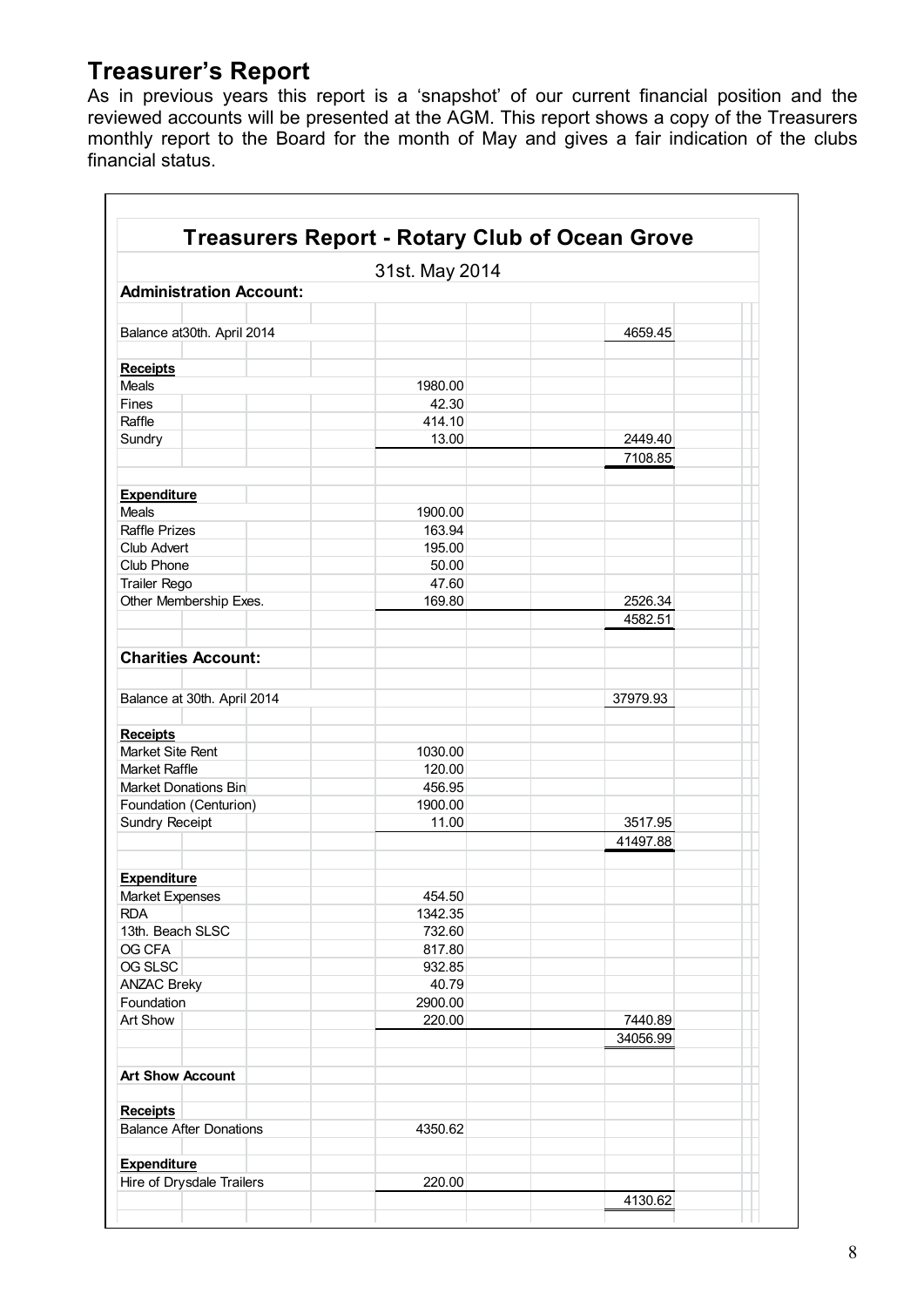| <b>Balance</b>                                    |                             |          |
|---------------------------------------------------|-----------------------------|----------|
|                                                   |                             |          |
| Balance at 30th. April 2014                       | 42639.38                    |          |
| Plus Receipts                                     | 6267.35                     |          |
|                                                   | 48906.73                    |          |
| Less Expenditure                                  | 9967.23                     | 38939.50 |
|                                                   |                             |          |
| <b>Administration Account</b>                     | 4582.51                     |          |
| <b>Charities Account</b>                          | 34056.99                    | 38639.50 |
|                                                   |                             |          |
| Bank Balance at 26th. May 2014                    | 46514.90                    |          |
| Less Non-Presented Cheques                        | 8868.60                     |          |
|                                                   | 37646.30                    |          |
| Plus Credit Not Shown                             | 993.20                      | 38639.50 |
|                                                   |                             |          |
|                                                   |                             |          |
|                                                   |                             |          |
|                                                   |                             |          |
|                                                   |                             |          |
| <b>Committed Funds</b>                            |                             |          |
|                                                   |                             |          |
| <b>Charities Account - Current</b>                | 34056.99                    |          |
|                                                   |                             |          |
| Foundation                                        | 2100.00                     |          |
| International                                     | 4454.00                     |          |
| Youth                                             | 722.00                      |          |
| Vocational                                        | 300.00                      |          |
|                                                   | 2030.00 (1420 Surfs. Grdn.) |          |
| Community<br>Solmaid School                       | 1110.00                     |          |
|                                                   | 4130.62                     |          |
| Art Show (retained funds)<br>Annette Cullen Award | 400.00 (200/Year)           |          |
| <b>CFA</b>                                        |                             |          |
|                                                   | 2500.00 (2500/Year)         |          |
|                                                   | 17746.62                    |          |
|                                                   |                             |          |
| Funds Available for Distribution                  | 16310.37                    |          |
|                                                   |                             |          |
| <b>Future Fundraising Budget</b>                  |                             |          |
| Car Raffle                                        | 9500.00                     |          |
| Market (W)                                        | 8000.00                     |          |
| Market (S)                                        | 15000.00                    |          |
|                                                   | 32500.00                    |          |
|                                                   |                             |          |

Over the page there is a list of the charitable donations the club has distributed at this point in the year. It should be noted that donations will be some \$22k up on last year at this time but the available funds for distribution are some \$8k down on this time last year.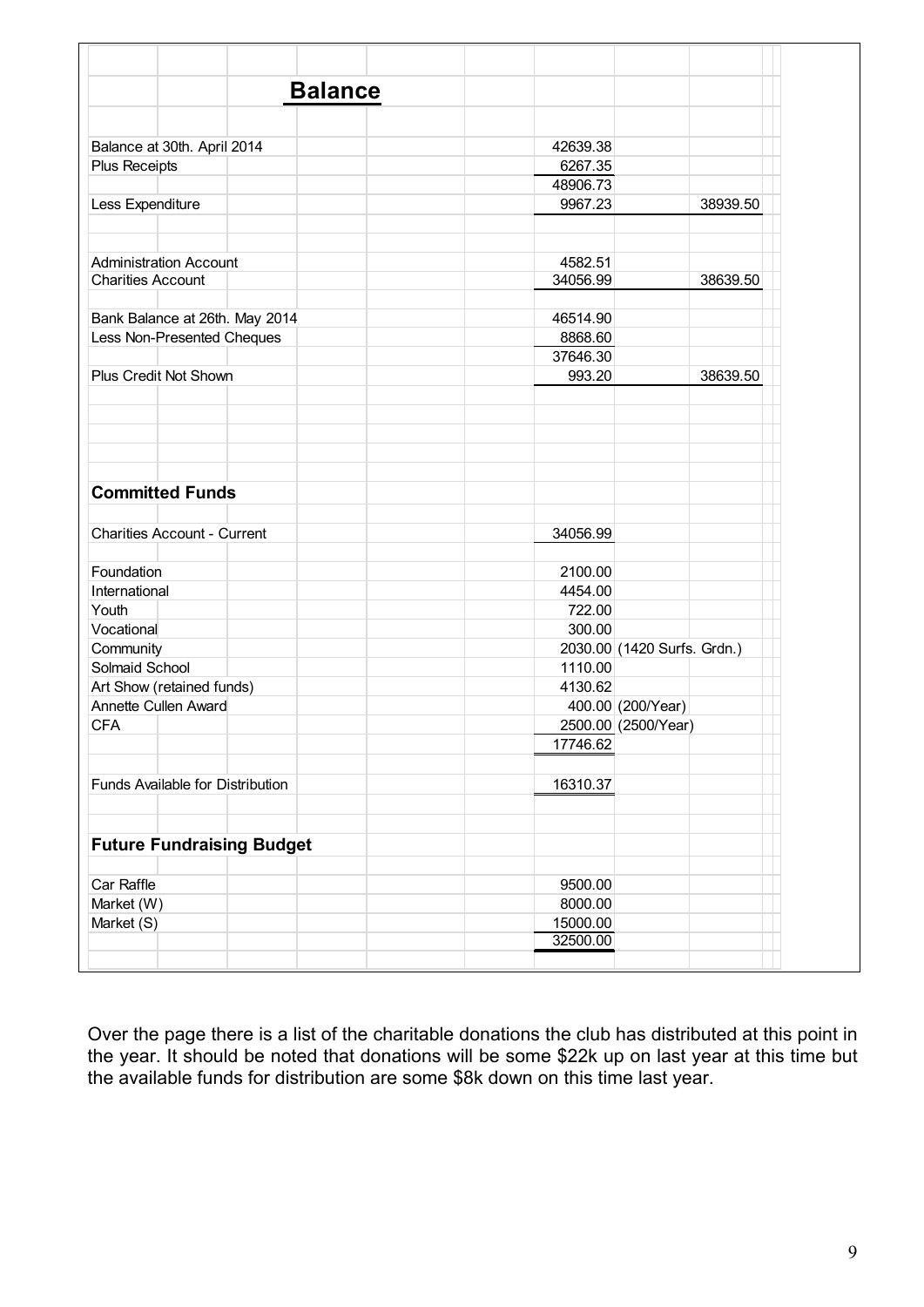| Unahly Account Distributions from 15t. July 2013 to 31St. May 2014<br><b>Donation To</b> |              | Amount      | <b>Totals</b> |
|------------------------------------------------------------------------------------------|--------------|-------------|---------------|
| Community:-                                                                              |              |             |               |
| O.G.Neibourhood Centre                                                                   |              | \$1,000.00  |               |
| O.G. Mens Shed                                                                           |              | \$800.00    |               |
| <b>Austalian Rotary Health</b>                                                           |              | \$370.00    |               |
| <b>Bellarine SES</b>                                                                     |              | \$777.00    |               |
| R.D.A                                                                                    |              | \$6,854.00  |               |
| <b>Disabled Surfers</b>                                                                  |              | \$5,745.00  |               |
| <b>Community Support Register</b>                                                        |              | \$500.00    |               |
| DeFib. Pads & parts                                                                      |              | \$88.00     |               |
| Un. Church Share Appeal                                                                  |              | \$500.00    |               |
| Leukaemia Foundation                                                                     |              | \$500.00    |               |
| O.G. CFA                                                                                 |              | \$3,138.00  |               |
| Surfside Primary Garden                                                                  |              | \$1,380.00  |               |
| <b>OG Seniors Xmas Party</b>                                                             |              | \$1,986.00  |               |
| 13th. Beach SLSC                                                                         |              | \$2,126.00  |               |
| O.G. SLSC                                                                                |              | \$1,862.00  |               |
| Polio Plus                                                                               |              | \$250.00    |               |
| <b>Art Show</b>                                                                          |              | \$2,500.00  |               |
| <b>ANZAC Breakfast &amp; Wreaths</b>                                                     |              | \$151.00    | \$30,527.00   |
|                                                                                          |              |             |               |
| <b>Vocational:-</b>                                                                      |              |             |               |
| Davidsons App.                                                                           |              | \$1,000.00  | \$1,000.00    |
|                                                                                          |              |             |               |
| Youth:-                                                                                  |              |             |               |
| <b>VCE Award</b>                                                                         |              | \$2,000.00  |               |
| <b>National Science Forum</b>                                                            |              | \$1,247.00  |               |
| Police Youth Programme                                                                   |              | \$500.00    |               |
| <b>Junior Community Awards</b>                                                           |              | \$304.00    |               |
| <b>Annette Cullen Award</b>                                                              |              | \$200.00    |               |
| <b>RYPEN Students</b>                                                                    |              | \$675.00    |               |
| Roy Rose Award                                                                           |              | \$500.00    |               |
| <b>Wallington Primary</b>                                                                |              | \$450.00    | \$5,876.00    |
|                                                                                          |              |             |               |
| International:-                                                                          |              |             |               |
| <b>ShelterBox</b>                                                                        |              | \$2,000.00  |               |
| Rotary Foundation (\$2,200.00 Centurion)                                                 |              | \$3,000.00  |               |
| Interplast                                                                               |              | \$1,000.00  |               |
| Solmaid School                                                                           |              | \$2,220.00  |               |
| <b>ROMAC</b>                                                                             |              | \$1,000.00  |               |
| D.I.K.                                                                                   |              | \$500.00    |               |
| <b>RAWCS</b>                                                                             |              | \$46.00     | \$9,766.00    |
|                                                                                          |              |             |               |
|                                                                                          | <b>TOTAL</b> | \$47,169.00 |               |

## **Charity Account Distributions from 1st. July 2013 to 31st. May 2014**

Committed Funds: Please refer to that section of the May report on the previous page. Note that there are further commitments due to Polio Plus and to Shelter Box.

#### **Fred Andrews Treasurer**

PS. This is my last changeover report. (Three cheers to Peter Cowburn!)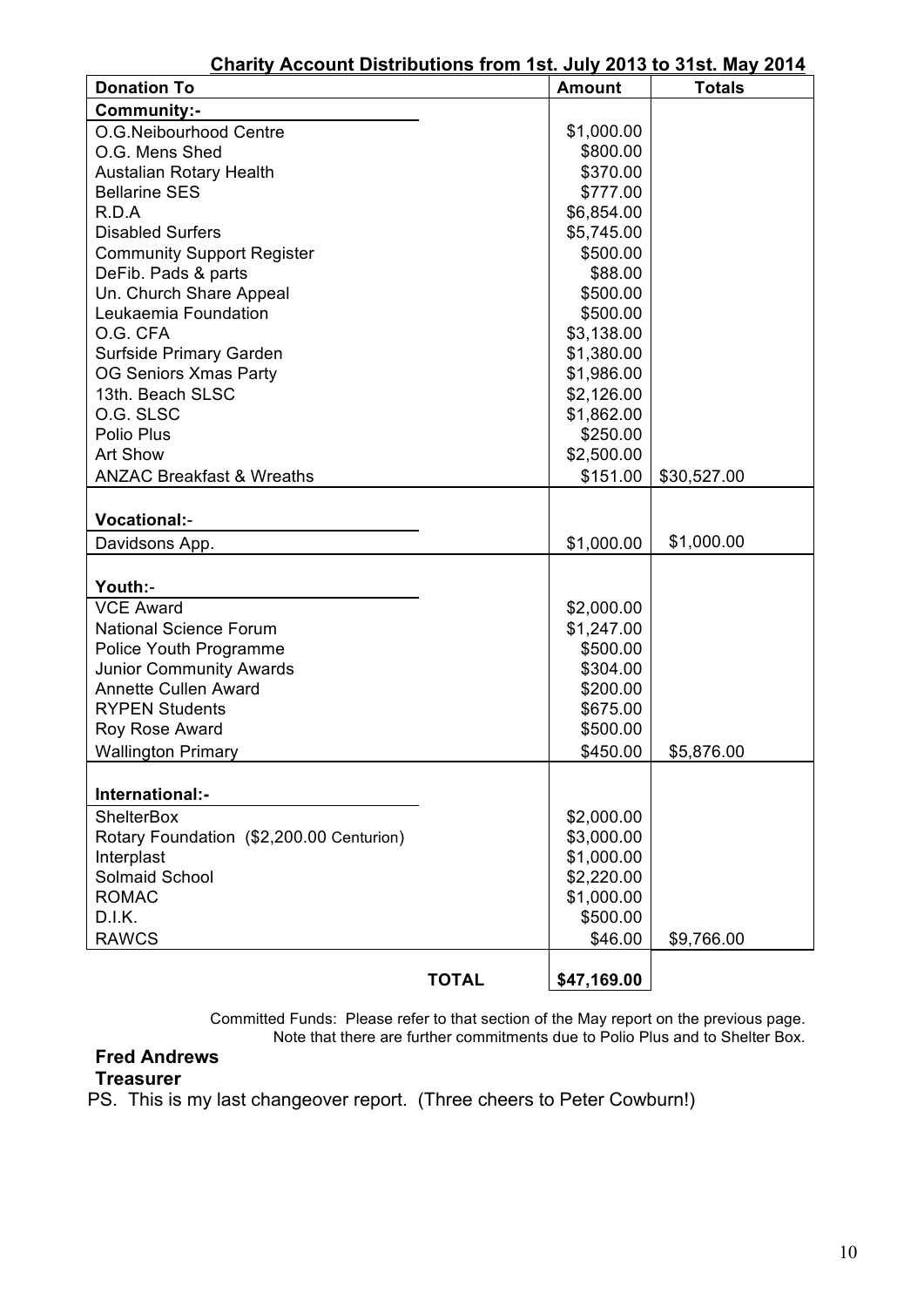## **Publicity**

The Club's website is now readily accessed by members who navigate to the main site http://www.rotaryoceangrove.org.au as they access the weekly bulletin. The website has also become very important in promoting and advertising major fundraising initiatives, particularly the Art Show, and MegaSwim for 2014. The website also allows information on regular events like the summer and winter markets, student programs and our regular activities to be readily accessed and viewed by members and general visitors.

Our Facebook page is slowly gaining acceptance as our members warm to the use of this form of social media. We have held discussions about promoting its use among our members and it is proposed to hold a 'training' meeting to familiarise our members with its use in the new Rotary Year. Social media is only useful if more of us actively use it.

http://www.facebook.com/pages/Rotary-Club-of-Ocean-Grove, we only have five Club members with a Facebook account who have logged into our Facebook site and have had 46 new "Likes" over the year.

Facebook can be a relatively quick and easy way to post photos and news of Club events, and for members to follow Club activities. Over the year we have posted articles and photos of our activities.

Thank you to Eng Ho, Rod Bush, Vic Harnath and Richard Grimmett for their work in maintaining the electronics of publicity. A big "Thank you!" also goes to, Jill Grigg for preparing the weekly bulletin throughout the year. Jill's summaries of each meeting's events are insightful and informative. The bulletin's coverage of Club activities is precise and to the point, easy to read and absorb.

The Voice has again been a major provider of published reports and Alan Barber has been a terrific supporter of the Club's work. Over the past 12 months the Club has been provided a regular fortnightly space in The Voice. This has given the Club an opportunity to showcase to the community some of the great work we have done both in the community and internationally as well as some of the brilliant guest speakers we have had. Stephanie Naylor, a journalist with The Voice has been excellent in keeping us up to date with schedules and deadlines.

Once again the Art Show and community events got several mentions, and were interspersed with articles on our donations to local fundraiser recipients such as Riders for the Disabled, the Ocean Grove and 13<sup>th</sup> Beach SLSC's and CFA to mention just a few. Press releases are regularly printed in the Queenscliffe Herald columns in the Echo, Geelong Advertiser; thanks are also due to John Paton for the regular promotion of the Club's

Summer and Winter Markets in the Geelong Region "What's On" booklet.

Thanks also to Richard Grimmett who has assisted in maintaining the website, most notably the production and hosting of the weekly bulletin. Richard also helps out uploading information throughout the year as needed, and has kept a terrific photographic record of many Club activities.

I enjoyed the year thanks to a great team. Next year Gillian Morgan will take over. We have already discussed ideas to streamline the operation and I am confident that Ocean Grove Rotary will increase its footprint in the minds of the public.

**Margaret Campbell Publicity Director**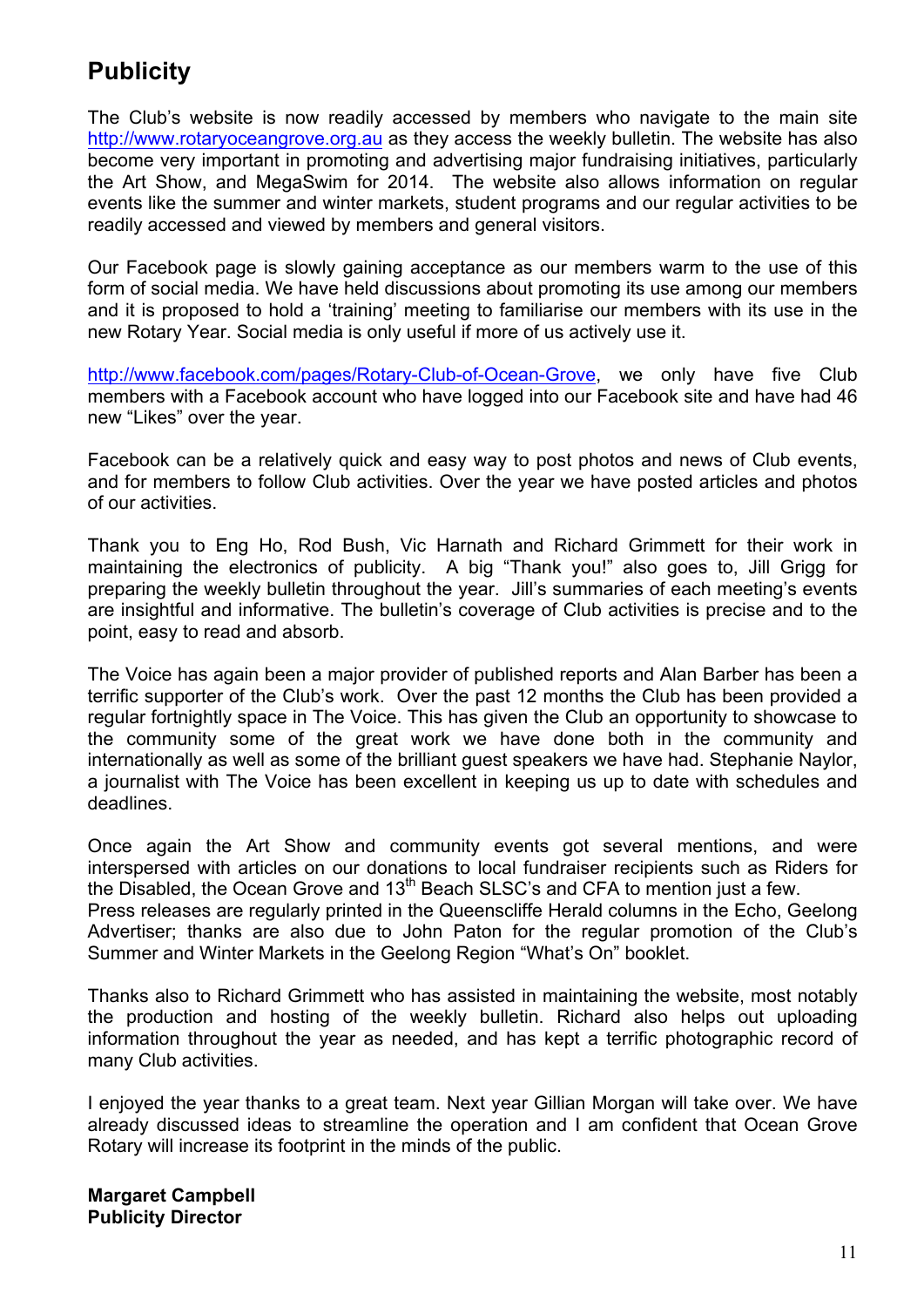## **Community Service**

Projects undertaken for the year, included:

- **Surfside Primary School**. This year we built up the existing garden beds to enable better soil to go into the beds. We also resurfaced all the paths with lilydale toppings.
- **Ocean Grove Lookout Reserve.** We are continuing to maintain the signs and complete some garden maintenance.
- **Christmas Dinner.** Christmas Dinner for the Senior Citizens was once again a big hit for all those who attended. Thanks go to Wilma Andrews for entertaining us all and to Marion Walters for the organisation.
- **Anzac Day Breakfast**. Again this was a huge success. Thanks to John Calnin and his helpers. While the venue for the Dawn Service has moved to Ocean Grove Park many people still attended the breakfast afterwards.
- **Gates for Geelong and District Football League.** For the first time our Rotary Club assisted in manning the gates for the G.D.F.L. final series. This earned us \$3,000. We have this as a fundraiser for as long as we want to do it.
- **Boardwalk on the Barwon.** We should also mention the effort put in by Noel Emselle in his endeavours to put in a boardwalk at the mouth of the Barwon River. The authorities decided against it, which was very disappointing. Noel is still keen to pursue this and will continue to generate interest and support.

**Peter Cullen Chair Community Service** 

## **International Service**

The International Committee has enjoyed a satisfying and productive year with the major achievement being the setting up and implementation of the "Solmaid Special School" project which enables our Rotary Club to supply the 144 students at this School with a solid meal each day of the 12 month teaching period.

This is not only a valuable humanitarian project, but also a very emotional one which our members have accepted and are able to claim it as their own following its progress with much interest.

Recently the Committee decided to apply to our Rotary District for a \$3,000.00 matching grant to extend our support to this school. Much to our delight and relief we have just recently received a positive reply to our request, and we are currently putting in place our action plan to achieve the best possible results for this exciting project.

Our 2013-14 budget also included donations to other worthy organisations. These were:

• Rotary Overseas Medical Aid for Children (ROMAC) \$1,000.00

| • Interplast.             | \$1,000.00 |
|---------------------------|------------|
| • Shelter Box.            | \$2,000.00 |
| • Donations in Kind (DIK) | \$500.00   |
| • Polio Plus              | \$500.00   |
|                           |            |

The amount paid to 'Solmaid' School is \$370.00 per month (\$4,400.00 pa)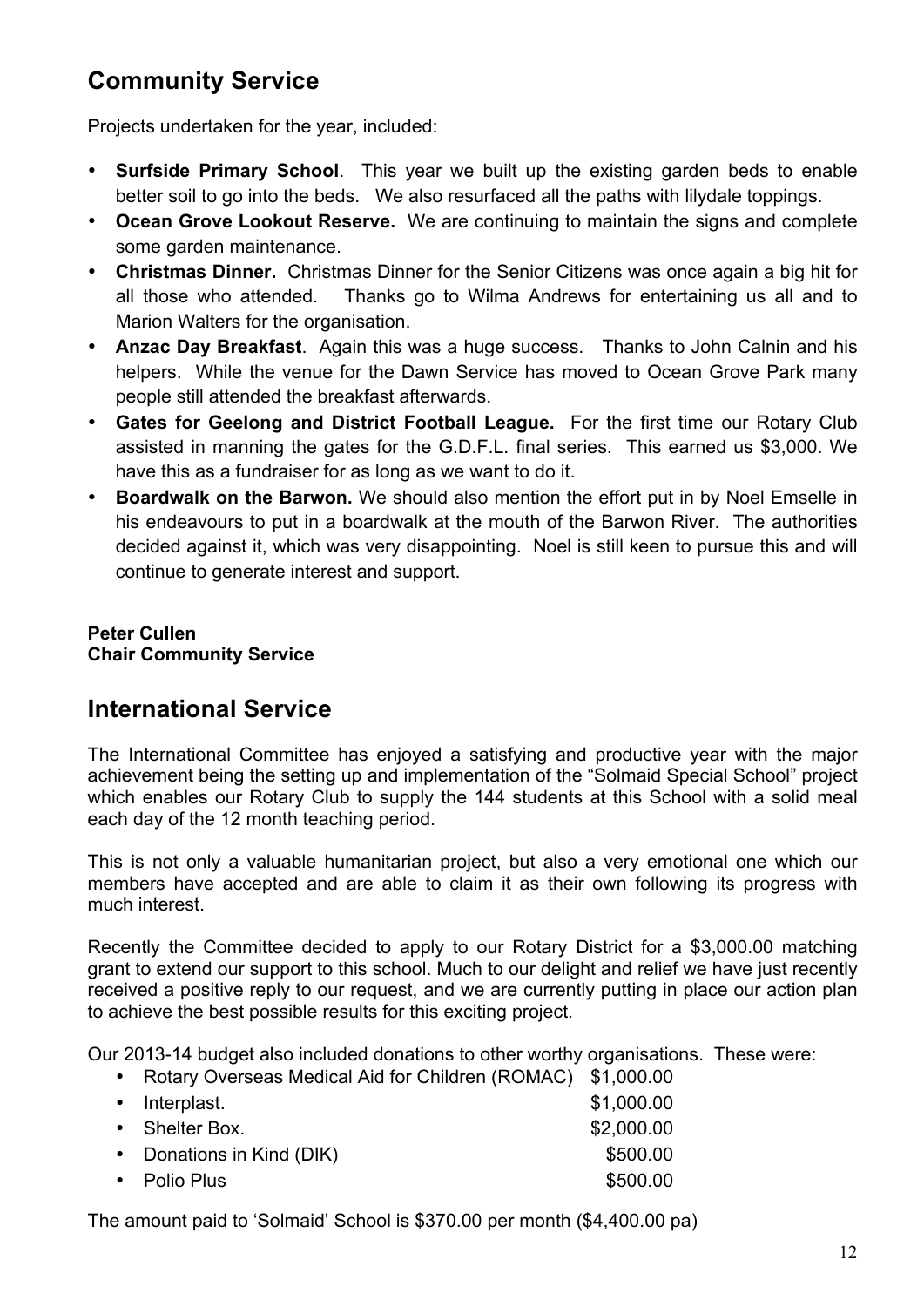We are looking forward to having Craig and Helen Salmon from the "Solmaid" School visit us in July at a Rotary Club Dinner meeting where our members will be able to hear first hand some stories, facts and figures on the day to day workings of this School. Hopefully Helen will have some additional photos of the School and of the adorable students.

The International Committee looks forward to another exciting year in 2014-15. Many thanks must go to the Committee Members for their passion and enthusiasm during the year.

#### **Dick Clay Chair International Service**

## **Youth Service**

Youth Services ran a similar program this year as it has over the past five years. The following activities where conducted.

Support for students at Bellarine Secondary College continued involving the Roy Rose Award for citizenship and the VCE Individual scholarships, which were presented at Awards night. The Roy Rose Award was presented in two segments: a \$200 award for a year 7 or 8 student, and a \$300 award for a student from the senior school. The VCE individual support awards went to Matthew Heard for year 12 and Jade Heywood, for year 11. The Rotary Club of Ocean Grove was presented with the Fred and Olive Mason Community Award at the Awards night in recognition of our support to the school over the years.

The Graham Bath Junior Leadership Awards for Grade 6 Primary School students had another successful year with 26 students from Ocean Grove Primary and 7 students from Star of the Sea completing the program. These students presented their work to the Club in October. It was decided to extend the program to Surfside Primary School and they currently have 6 students working on the program for their inaugural year. We also sponsored 10 year 5 and 6 students from Wallington Primary School to attend a GRIP Student Leadership Conference in Melbourne in March 2014.

Two students from Ocean Grove, Claire and Renee Demeo, were selected to participate in the National Youth Science Forum in Canberra in January. Both girls found this experience tremendously fulfilling and described it as "life changing", after speaking to the Club about their activities in Canberra. We wish to thank the Rotary Club of Torquay for helping to sponsor the girls.

Three girls, Kiana Archer, Maddie Reed and Nina Denham, sister of last year's participant Kayla, attended the RYPEN camp at Adekate near Creswick in April 2014, and found it a very worthwhile and enjoyable time where new friends were made and self-confidence enhanced.

The Club has decided to trial sending one student overseas for a Rotary Youth Exchange in 2014-15. Two applications were received from local students wanting to participate, and after an interview process, Samantha Gravener was selected and she has commenced the induction process. Judy Greer agreed to act as her support person during this process.

**Ann Hodgkinson Chair Youth Service**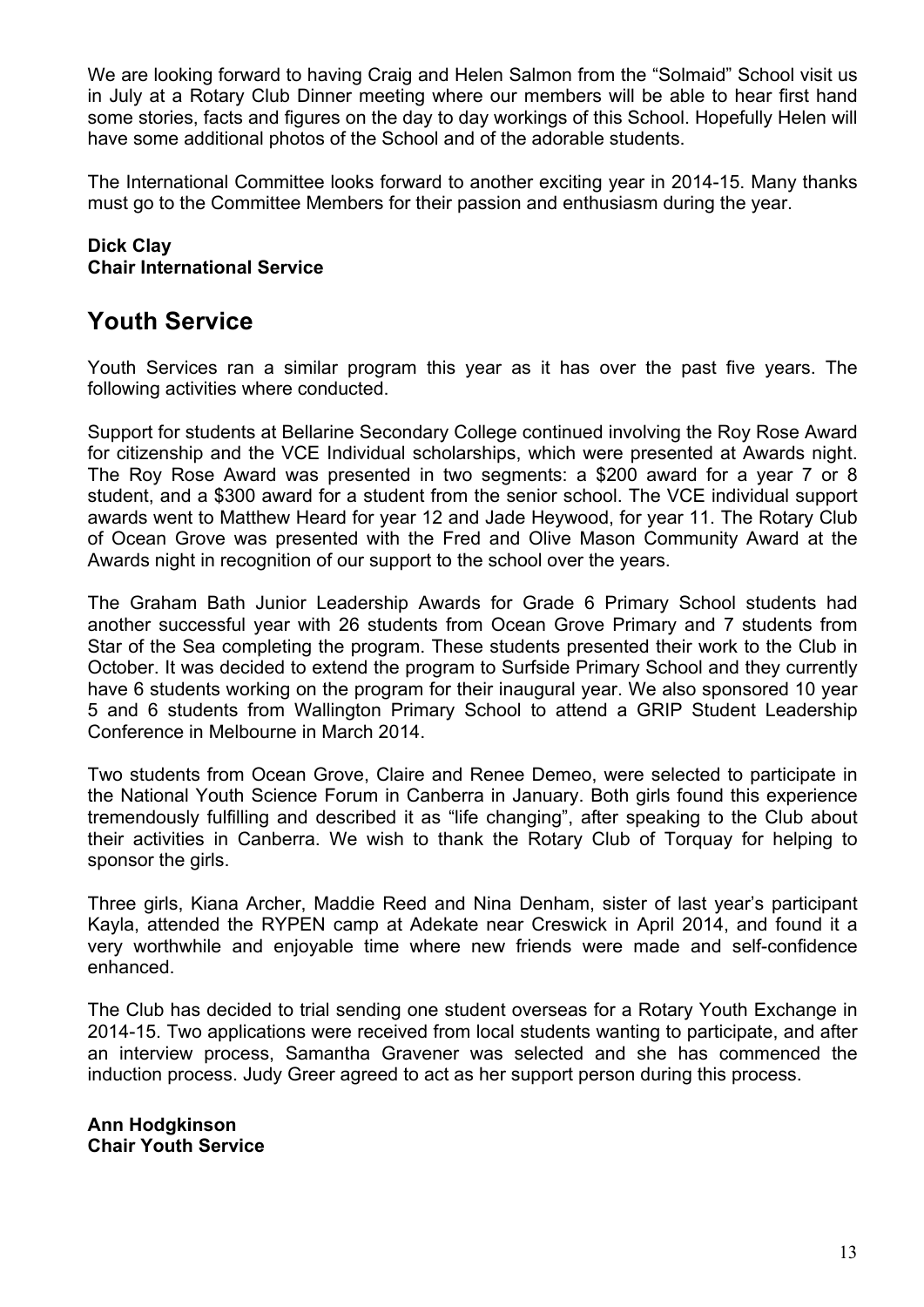## **Vocational Service**

#### **Pride in Workmanship Award**

Presentation made to Glenn Chidzey, Lifestyle Co-ordinator at Seaviews Manor Aged Care Facility, on October 29<sup>th</sup> 2013.

#### **The Gordon Scholarship in Cookery/Hospitality**

The 2014 Terms and Conditions for the administration of this Scholarship were signed off and the Scholarship was promoted on the Gordon's website. We liaised with Welfare Projects Officer, Sarah Johnson, who informed us that there was only one applicant, Shaylah Wiseman. Shaylah was nominated by Gordon staff and appeared to be a most worthy recipient who met all the relevant criteria. She seemed keen to succeed, despite a learning disability and a recent road accident, which resulted in her losing a limb. She has an amazing amount of energy, which is inspiring and loves her work at Q-Seafood restaurant at Queenscliff, who have also been most supportive. The presentation was made at the Gordon on March 26th, 2014 with Pres. Gordon King and Geoff Brentnall in attendance.

#### **Work Place Visits**

'Behind the scenes at GPAC' with Jon Mamonski took place on March  $4<sup>th</sup>$  2014, followed by a meal at the Mercure Hotel.

The annual visit to the Davidson restaurant, the training restaurant at the Gordon, was made on May 13<sup>th</sup> 2014. Sixty Rotarians, their partners and quests enjoyed a delicious three course meal, witnessed a moving presentation made to Peter Hawthorne to recognize his fifty years of Rotary service, and were able to make a 'behind the scenes inspection' of the Gordon's kitchens.

Thanks for the support of my committee, and in particular to Martin Geerings, who acted in my absence.

#### **Geoff Brentnall ChairVocational Service**

## **The Rotary Foundation**

The Rotary Foundation transforms your gifts into projects that change lives both close to home and around the world.

Gifts to the Foundation can be made in a variety of ways, such as by becoming a Sustaining Member or Benefactor, a Paul Harris Fellow (recognition), member of the Paul Harris Society or by making a contribution to the Centurion program (\$100pa per person). This year we promoted the Centurion Program as a means of supporting the Annual Program fund through the use of 'Centurion Gold Coin Cubes'. Members were invited to collect \$100 a cube. Twenty-two members participated, raising \$2,200. Several others made individual donations. Gate takings at one of our markets also helped boost the coffers of The Rotary Foundation.

The money that we as Rotarians contribute can be used to support a range of grants. These are for local projects as well as international. Small grants of a few thousand dollars up to large grants of many thousands are available for Clubs to apply for. This year we have been successful in getting a District Matching Grant to support a school in Bangladesh for underprivileged children.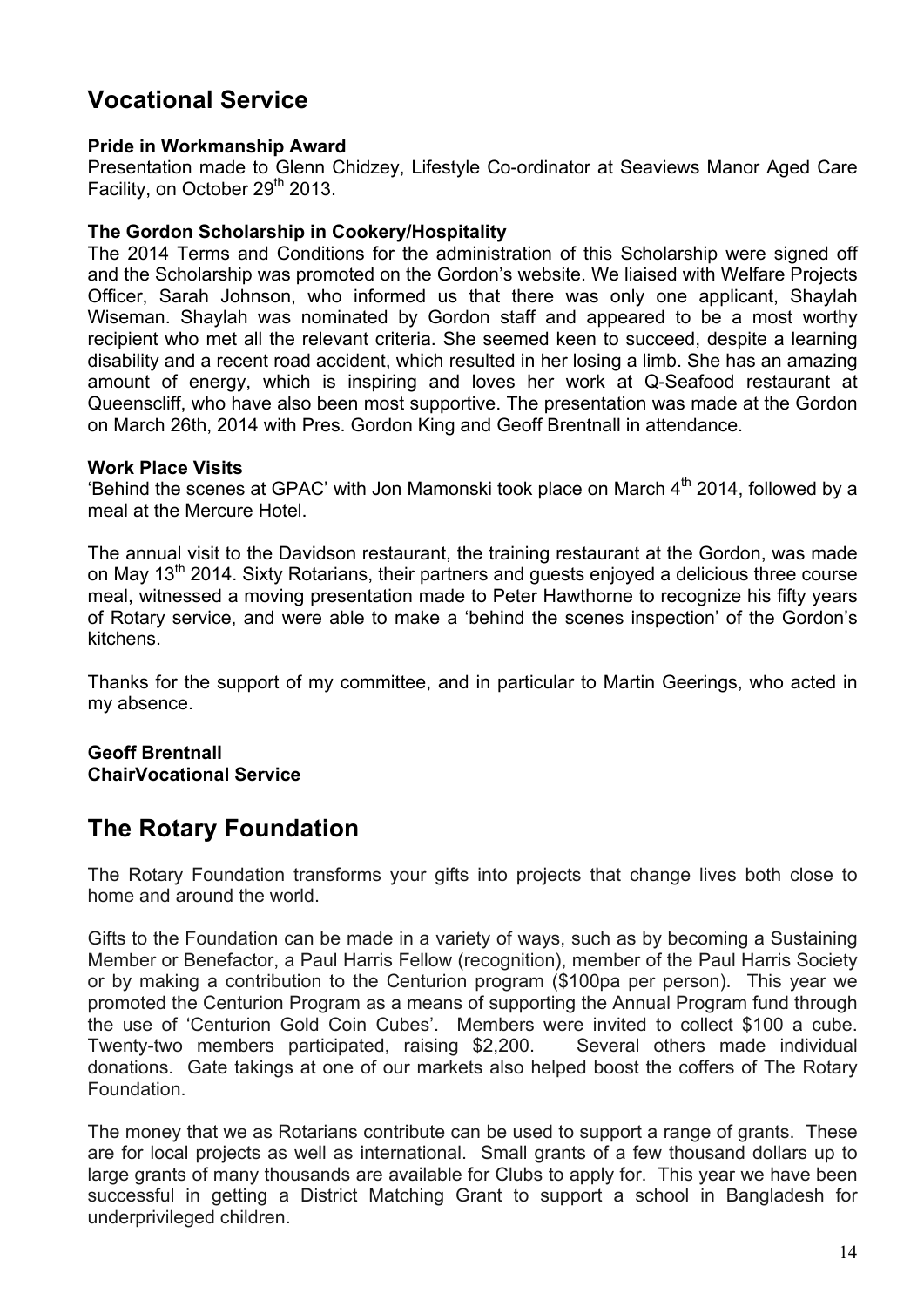We had planned to hold a Dinner Dance fundraiser for The Rotary Foundation in November 2013. However, for a variety of reasons this event was cancelled. Plans are now advancing for a Rotary Foundation Black Tie Supper Dance to be held in October 2014. Ken Schroder's Big Band will Raise the Roof, to the tunes of Gershwin, Fitzgerald, Count Basie and a little bit of Latin, along with vocalist: Rebecca Barnard. All members are urged to support this event to help Foundation and have fun.

This year over \$7,000 has gone to The Rotary Foundation from our club (there are some donations that members contribute directly.) These donations are then able to help achieve The Rotary Foundation goals of:

- Eradicating polio,
- Peace and conflict prevention/ resolution,
- Disease prevention and treatment,
- Water and sanitation,
- Maternal and child health,
- Basic education and literacy, and
- Economic and community development

#### **Richard Grimmett/Judy Greer Director Rotary Foundaton**

## **Markets (Summer and Winter)**

The idea of an Ocean Grove Rotary Market every month of the year is now firmly embedded. In this Rotary year, we held 8 markets in Kingston Park plus 5 indoors in the Bellarine Aquatic & Sports Centre. Easter was mid-way through April so in one six week period, we held 2 outdoor markets and 1 indoor market.

Overall the weather was generally kind, however, stallholder numbers early in the summer season were down on last year. They did pick up over the holiday season and Easter, when close to 100 stallholders were present. The Indoor markets maintained a good number of stallholders (generally 40 to 50 per market). The challenge is to get more visitors to our winter series when tourist numbers on the Bellarine are minimal.

#### **The Market Teams.**

James Ricchini and his son, Jarrod, did a fantastic job through the summer as well as covering for me at the June 2013 and May 2014 markets. New blood is being trained for future years and Peter Cowburn will gradually take over from James. Adrian Schmidt is temporarily taking over from myself for the next 12 months.

A huge vote of thanks must go to all the volunteers who have month after month put their names down for a variety of jobs. Thanks especially to committee members, Jill Grigg for organising the Gold Coin Collectors, Alison George for running the Raffle table and, Peter McLennan for organising a set of new 'Market Today' direction signs.

*Fagg's Wallington Mitre 10* **have kindly continued their support by providing 2 \$50 vouchers** as raffle prizes for each market. *Paxton Press* continue to provide minimal cost printing and **The Voice** newspaper is excellent at providing ongoing coverage through free ads and general editorial coverage. We appreciate these organisations continued support.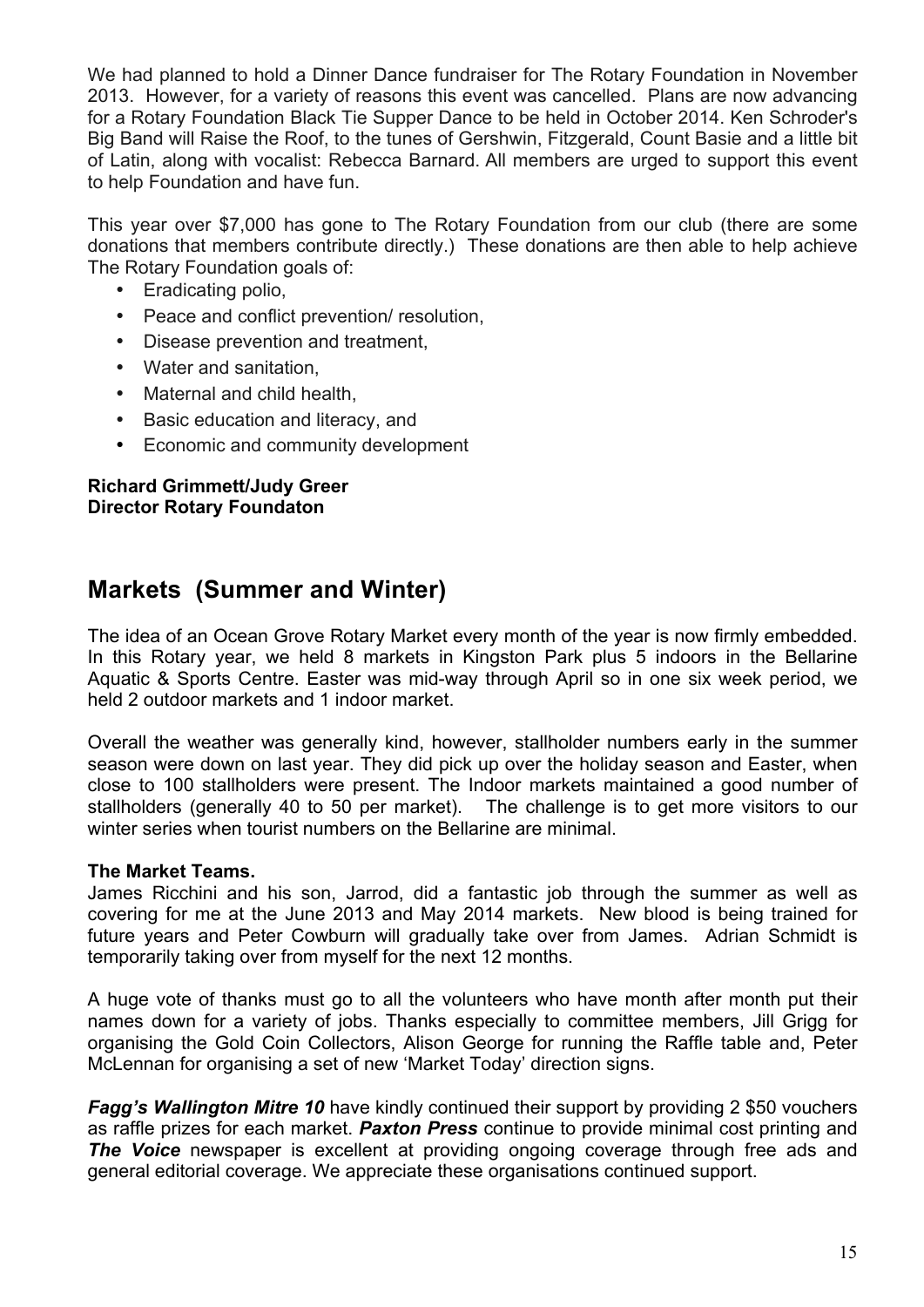Over the 12 months, gold coin collections have benefitted a wide variety of charities and community organisations. These are: Riding For The Disabled **Disabled Disabled Surfers Association** The Rotary Foundation The Rokoda Track Challenge - Police Youth group Shelter Box Uniting Church Share Appeal 13th Beach Surf Life Saving Club Ocean Grove CFA Ocean Grove Surf Life Saving Club Ocean Grove Men's Shed

#### **A summary of the last 11 months of markets:**

**Summer Markets**  Income \$22,788 Expenses \$2074 Net Profit (including Gate Donations) \$22,789

**Winter Markets** (4/5 markets completed) Estimated Income \$10,166 Estimated expenses \$4,000 Estimated Net Profit (including Door Donations) \$6,166

Total Estimated Markets Net Income \$28,955

**John Paton/James Ricchini Market Coordinators**

## **Health**

The Club has continued to support the Red Cross Appeal in March and April. Most Rotarians took part in the doorknock of residents in Ocean Grove, raising a total of \$10,008.00. This total has been our annual figure for the last 4 years and contributed to the Geelong and district figure of \$100,000. This year we door knocked in the new area behind Safeway complex (Kingston Downs). Hopefully we will be able increase our coverage of that area. It is a flat walking area, so we should be able to attract more doorknockers.

The Public Access Defibrillator distribution in the area continues. Thanks to Wal Kelly for his efforts in this area.

Recently, two locals have been saved by other locals who were able to use CPR. Are we all familiar with CPR procedures? If not, we should do something about! This could be a good program for 2014/15.

Bowel Scan is still being promoted amongst district residents. It is also pleasing to know that all Members of the Club have registered as Organ Donors and I ask you to continue to promote to others the value of becoming Organ Donors.

**Peter Hawthorne Chair Health Committee**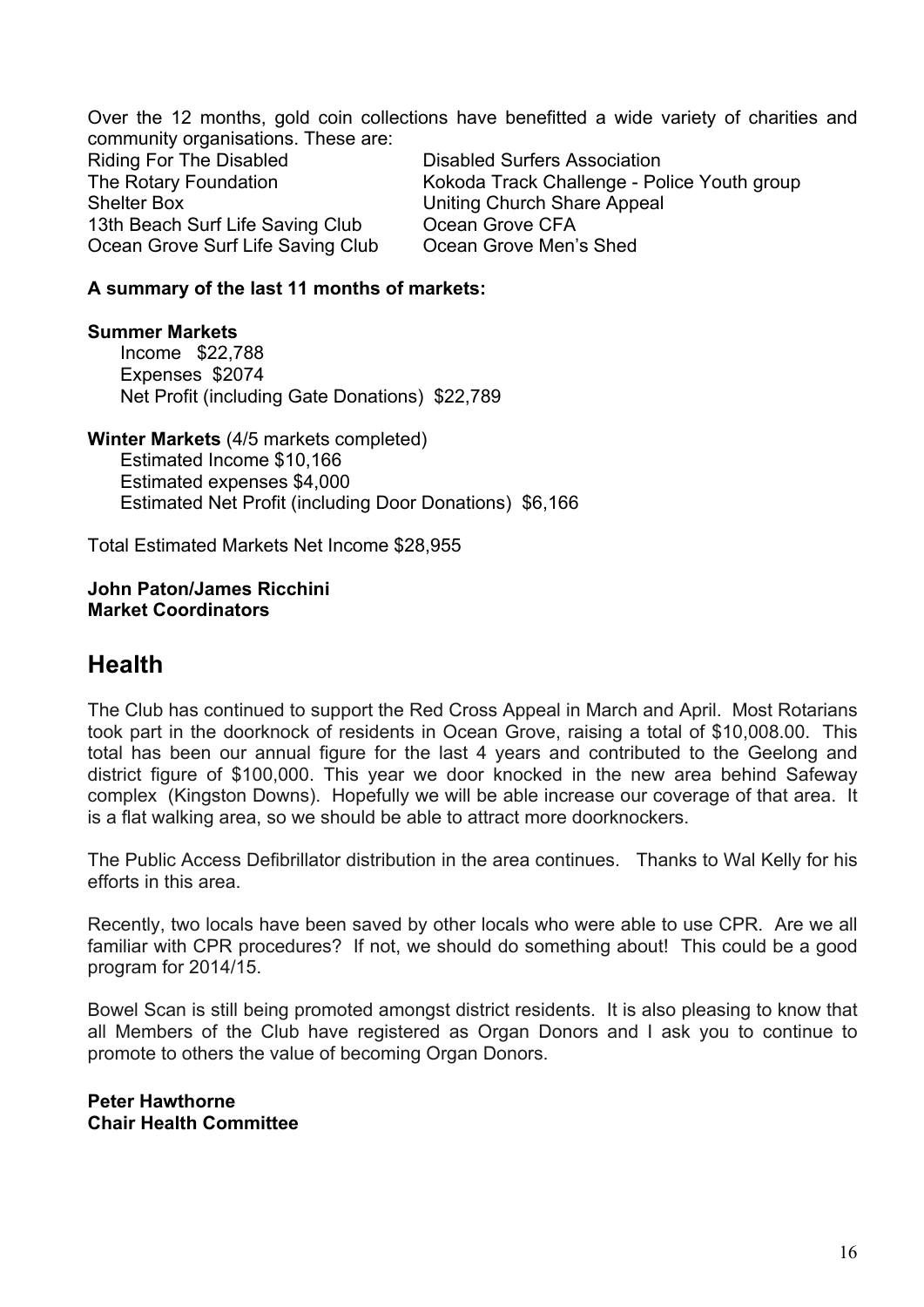## **ANZAC Day Breakfast**

Another successful breakfast was provided for those who attended the Dawn Service on ANZAC Day. This year the service was held in Ocean Grove Park where the War Service Memorial had been relocated. Attendance at the breakfast was similar to previous years and again we thank the Neighbour Centre for being the venue.

Should we continue with this excellent community service then we will need to find a new location as the Neighbourhood Centre relocates to the new complex at Surfside. Investigations are underway for this to happen.

Thanks to all the members, partners, and former members who assisted.

#### **John Calnin ANZAC Day Co-ordinator**

## **Fundraising**

As in previous years, our Club's major fundraising is via our summer and recently initiated winter markets, both of which are being well supported by stallholders and patrons.

Our Club continues to enthusiastically support the car raffle of Ballarat South Rotary and it was again a large contributor to our Club funds, however, the continuation of this by the host Club now seems in doubt.

Our third Art Show was again conducted very successfully at the Point Lonsdale venue and contributed significantly to our funds, however, the success of this even is very dependent on the input from many sponsors.

The Mega Swim had a year in recess but will be resurrected in the forthcoming year.

Our Club continues to be a major supporter of Red Cross Calling in Ocean Grove achieving very satisfactory results.

The weekly raffle, sergeants' fines and football tipping (all contributions from our own members) are still enjoying support within our Club.

Our new Fundraising Committee is currently examining a proposal for some kind of event to be held over the summer holiday period to capitalize on the large influx of holidaymakers and expand our fundraising capabilities. Input from members will be most welcome.

#### **Rod Birrell Chair Fundraising**

## **2013 Art Show Report**

The Committee is pleased to report another successful Art Show. Having retained \$965 as 'seed money' from the previous year's profit plus an investment of \$2500 by the Board, the Art Show has returned a profit of \$13,411.94.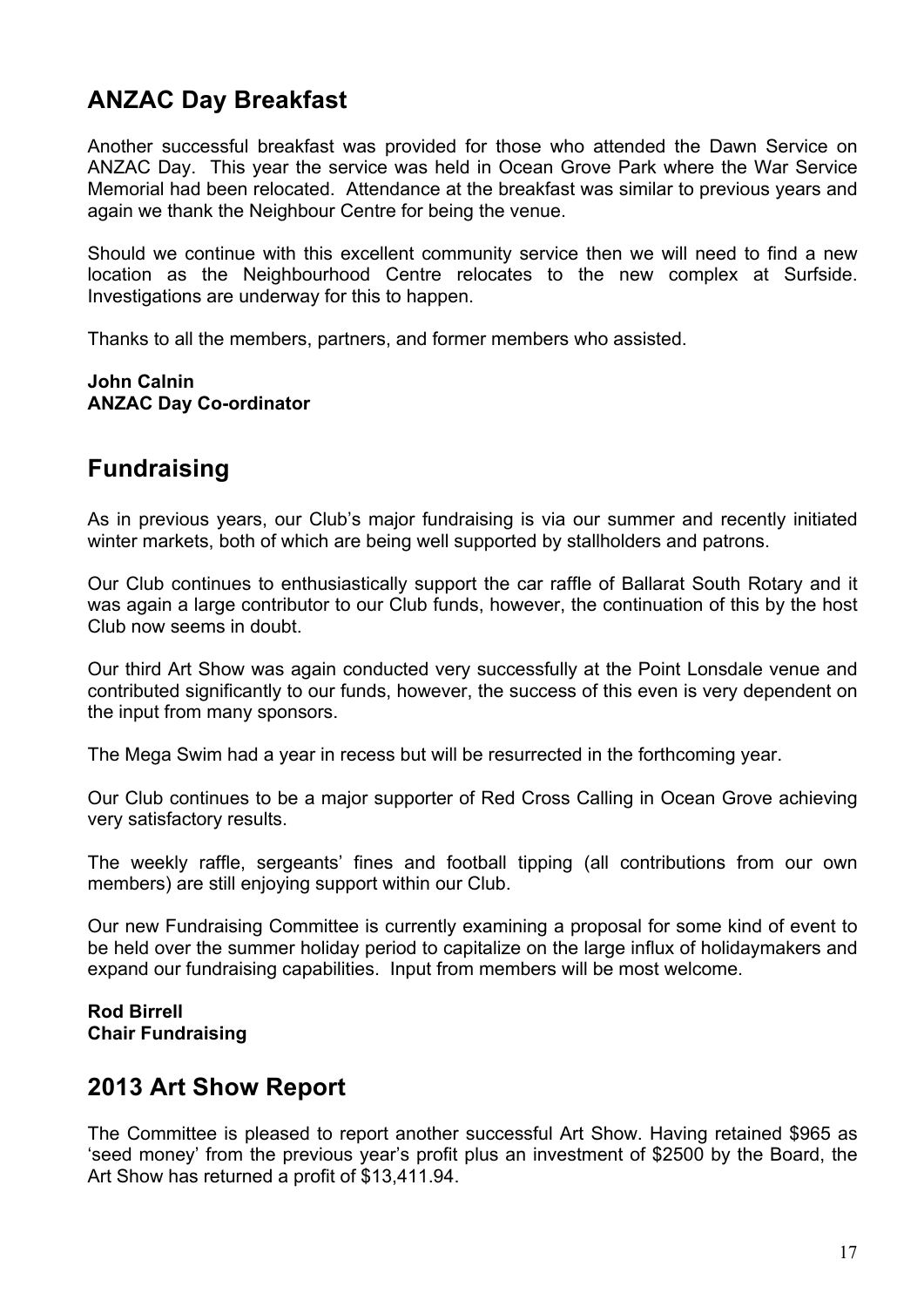Thanks to the committee and the many members and partners who assisted to make the weekend such as success.

#### **Beneficiaries**

The major beneficiaries this year were Surfing for the Disabled and Riding Develops Abilities.

#### **Art Show Categories**

The three categories for this year were; General painting, Print making and Drawing

#### **Prizes (\$8,500)**

| $\bullet$ | Best overall work of art \$2,500. |                          | William Linford - "A Stitch in Mime saves nine" |
|-----------|-----------------------------------|--------------------------|-------------------------------------------------|
| $\bullet$ | Painting                          | $1st$ \$1,000            | Imants Niedra - "Coast",                        |
|           |                                   | 2 <sup>nd</sup><br>\$500 | Prue Plowman - "Waterhole on Murray River"      |
| $\bullet$ | Drawing                           | $1st$ \$1,000            | Lea Kannar - "Old Lady Mangrove",               |
|           |                                   | 2 <sup>nd</sup><br>\$500 | Lynne Bechervaise - "Vegie Landscape            |
|           | • Print making                    | $1st$ \$1,000            | Joel Walter - 'Ship Waiting",                   |
|           |                                   | 2 <sup>nd</sup><br>\$500 | John Madsen - "Mallee Sunset"                   |
| $\bullet$ | Acquisitive                       | \$1,000                  | Pip Williams "Swan Bay with Ducks"              |
| $\bullet$ | People's Choice                   | \$500                    | Jan Long "Dusty Work"                           |

#### **Sponsors (Cash) - \$12,278**

We wish to recognise our sponsors and thank them for their support. They were:

- Major sponsor \$5,000 Edwards Management & Consulting Pty Ltd (Phil & Robyn Edwards)
- Rotary Club of Ocean Grove \$2,500
- Collendina Caravan Park (Bill & Joan Steains) \$1,000
- Wynndean Holiday Resorts Pty Ltd (John & Janice Wynn) \$1,000
- Anonymous \$1,000, \$500
- Quicksilver \$558
- XTM Pty Ltd \$500
- Catalogue sponsors \$650
- Opening Night Function \$570

We also received the following **donations in kind** to the value of \$4,063

- Raffle Richard Jones work of art \$800
- Anonymous mountain bike \$600
- Christian College Drysdale 3 African works of art \$1,500
- Luna Park family pass \$138
- Frame Factory framing of first prize \$100
- Paxton Press printing \$605
- Bendigo Bank eftpos machine \$200
- Edgars Real Estate street sign \$120

#### **Art Show Entries**

| Number of works entered             | 270          |
|-------------------------------------|--------------|
| Number of artists                   | 92           |
| • Value of works entered            | \$171,885.00 |
| • Average price per artwork entered | \$636.62     |
| Number of artworks sold             | 36           |
| • Value of artwork sales            | \$15,875.00  |
| • People's Choice voters            | 374          |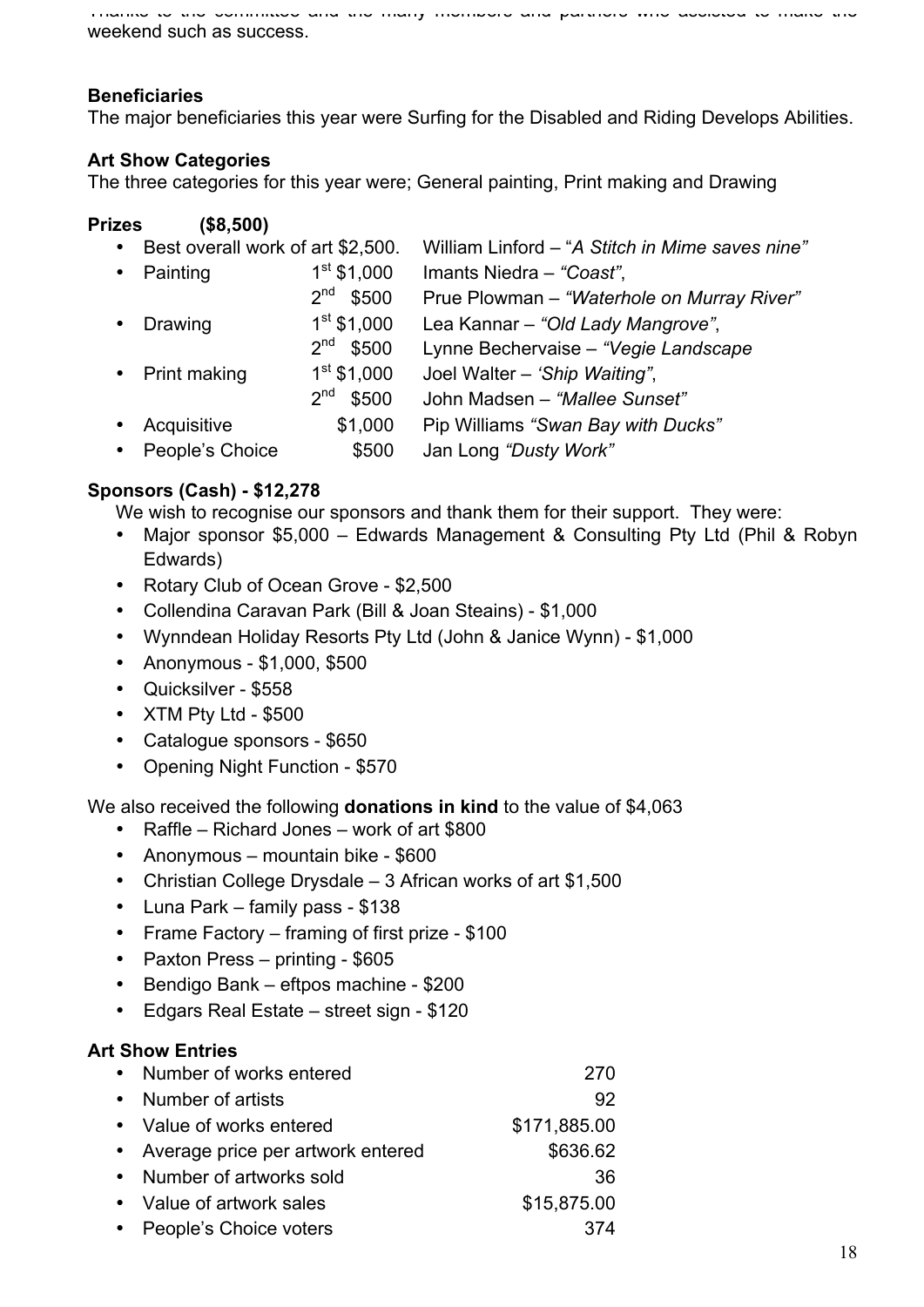#### **Visitors to Show**

- Ocean Grove & Point Lonsdale: 190
- Geelong & Bellarine: 40
- Melbourne: 120
- Other: 24

Total: 374 (Figures based on information provided on voting slips for People's Choice prize)

#### **Coral Barker Chair Art Show**

## **Membership Report**

Our membership currently stands at 48. Over this last 12 months we have seen some resignations and retirements from our club. We have lost the valuable services of Noel Ritson-Bennett (returned to Canada), Ian Bent and Phil Edwards (work and travel commitments), Colin Brown and John Dodghsun (work and family related). The club wishes each well into the future and would certainly welcome them back if they are able to rejoin us.

Clearly the aim will be to replace these members and continue to inject new and motivated members into our club. To this end the committee has met and have set an agenda to look toward the following areas into the future.

- **Mentoring**. This appears to have slipped under the radar and I think it's important as it can help get new members in better. It needs to outline what is to be the role of mentors.
- **Waning interest** or other 'issues' membership loss. What do we do with members who appear to be losing interest or for other reasons start talking 'I've had enough"..? How might we deal with them?
- **FROGS**. Where is this up to, how is it operating, and what should we do with it in the future? We have an email list of  $70 +$  and so they should provide a fertile recruiting ground.
- **Recruiting new members.** What should our strategy be into 14/15 and what might the role be of a potential Satellite Club in Ocean Grove?

Thanks to the committee who have supported the work of membership over the last year.

**John Paton/Rod Greer Membership Directors**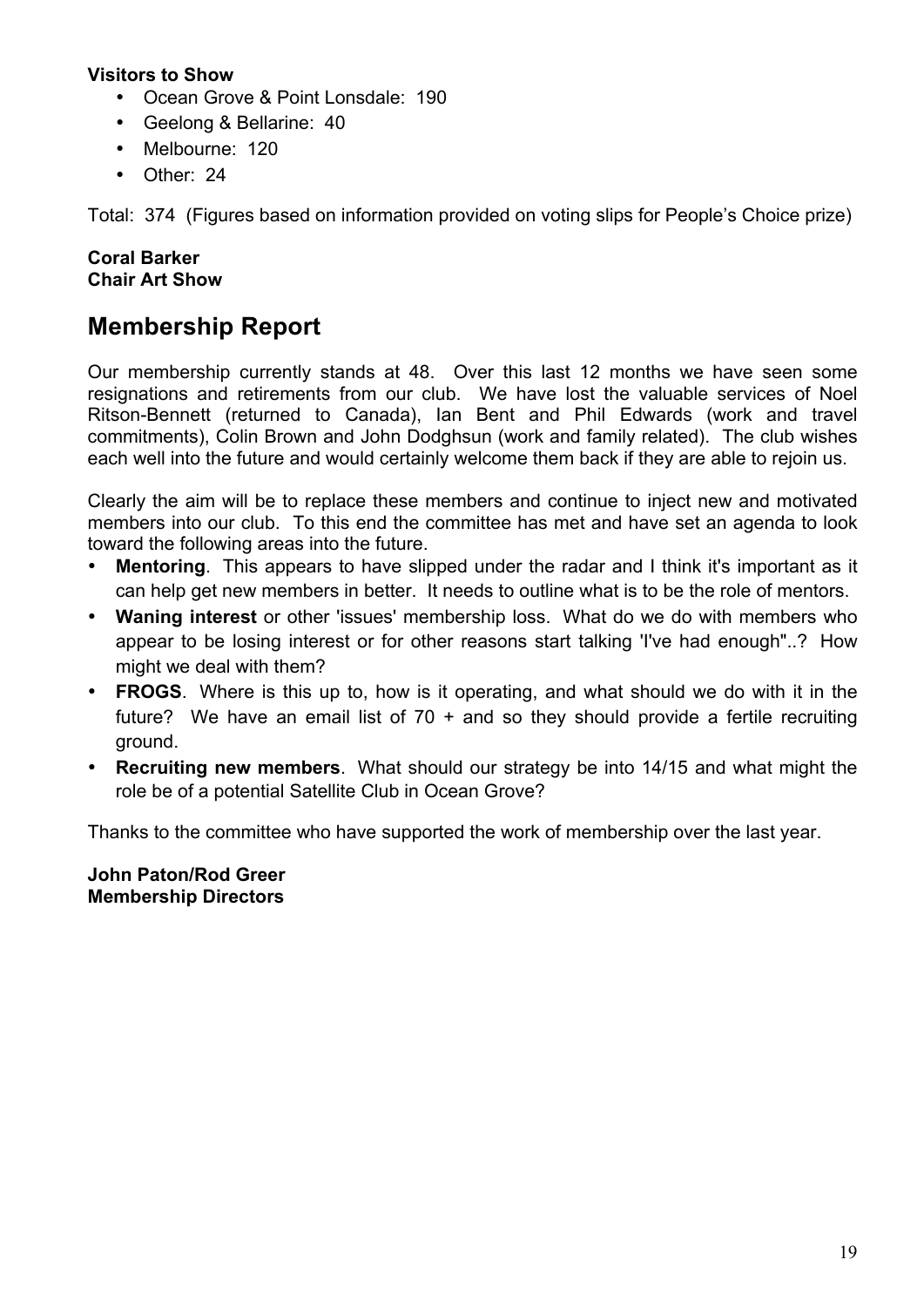## **Attendance Report Attendance Report for June 2013 – May 2014**

| Name                       | %  |
|----------------------------|----|
| <b>ANDREWS, Fred</b>       | 97 |
| <b>BARKER, Coral</b>       | 83 |
| <b>BIRRELL, Rod</b>        | 85 |
| <b>BRENTNALL, Geoff</b>    | 85 |
| <b>BUSH, Rod</b>           | 50 |
| <b>CALNIN, John</b>        | 73 |
| <b>CAMPBELL, Margaret</b>  | 86 |
| <b>CHAMBERLAIN, Graeme</b> | 66 |
| <b>CHANDLER, Geoff</b>     | 76 |
| <b>CLAY, Richard</b>       | 88 |
| <b>COWBURN, Peter</b>      | 65 |
| <b>CULLEN, Peter</b>       | 87 |
| <b>CUMMINS, Michael</b>    | 35 |
| ELLIOTT, Norman            | 90 |
| <b>EMSELLE, Noel</b>       | 98 |
| FORD, Geoff                | 82 |
| FOX, John                  | 55 |
| FRANKEN, Hans              | 54 |
| <b>GEERINGS, Martin</b>    | 88 |
| <b>GEORGE, Alison</b>      | 96 |
| <b>GOLDING, Gary</b>       | 40 |
| GREER, Judy                | 55 |
| <b>GREER, Rod</b>          | 82 |
| GRIGG, Jillian             | 94 |

| <b>Name</b>              | $\%$ |
|--------------------------|------|
| <b>GRIMMETT, Richard</b> | 72   |
| <b>HAINES, Tony</b>      | 75   |
| <b>HARNATH, Victor</b>   | 98   |
| <b>HAWTHORNE, Peter</b>  | 77   |
| HO, Eng                  | 40   |
| <b>HODGKINSON, Ann</b>   | 66   |
| KELLY, Wal               | 56   |
| KING, Gordon             | 94   |
| <b>MAGEE, Alex</b>       | 87   |
| <b>McARDLE, Trevor</b>   | 96   |
| <b>McLENNAN, Peter</b>   | 89   |
| <b>MORGAN, Gillian</b>   | 88   |
| <b>OSBOURNE, Bob</b>     | 77   |
| PATON, John              | 89   |
| <b>RICCHINI, James</b>   | 66   |
| <b>SCHMIDT, Adrian</b>   | 77   |
| <b>SPENCER, Gerry</b>    | 75   |
| <b>STEAINS, Bill</b>     | 50   |
| TRIGG, Helen             | 83   |
| <b>TRIGG, Richard</b>    | 74   |
| <b>TYRRELL, David</b>    | 45   |
| <b>WALTON, Bill</b>      | 88   |
| <b>WALTON, Marion</b>    | 76   |
| WYNN, John               | 75   |

## **Social Report**

During the year we have enjoyed numerous functions. These have included:

- Two movie nights,
- A sustainable seafood dinner and auction held at the Marine Discovery Centre. Great food, excellent venue, and terrific company. Thanks to Noel Emselle for his organising.
- The Roast Night was another excellent social event held at President Gordon and Marion's home.
- John Fox did a terrific job organising and running our Trivia night.
- Two Christmas functions; one for the Senior citizens and one for our own members were highlights of the lead up to Christmas.
- Community Bowls at Point Lonsdale was a 'hit' with Rotary entering four teams. Thanks to Gerry for organising the teams and to the Pt Lonsdale ladies for the meals.
- In addition, Marian Coppins arranged social activities for partners, including lunches, wild flowers walk, millionaires walk, and a trip to the Bendigo Art gallery.

A special thanks go to the committee, all the club members and partners who participated in the events.

#### **Graeme Chamberlain Chair Social Commimtee**